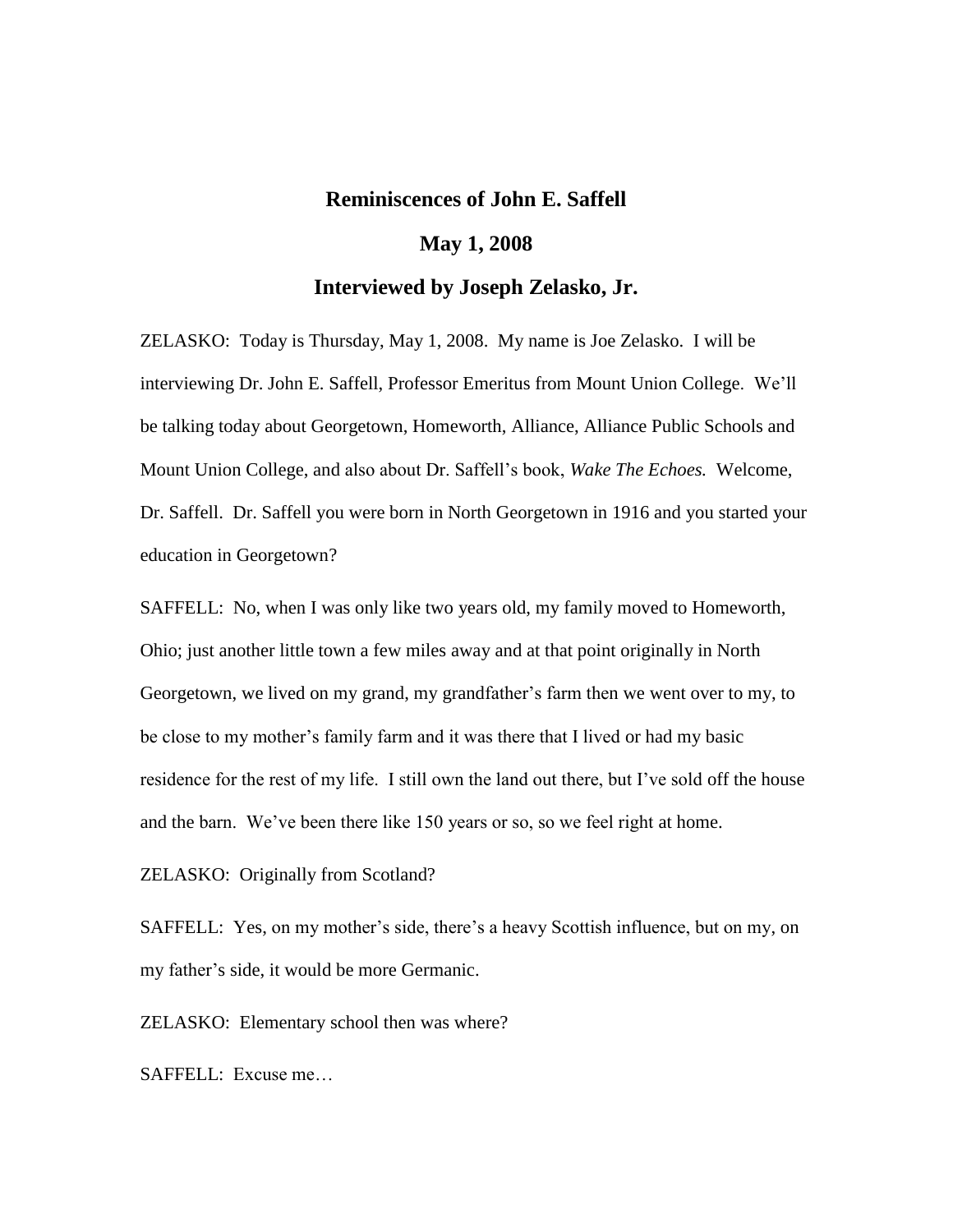ZELASKO: Elementary school was…

SAFFELL: Well that's sort of interesting. You see my father was a long time administrator on the principal level, in the Alliance Schools and he didn't want me to go to a country school with just the one room so, so I rode along with him to school all…actually through, even through college.

ZELASKO: So you went to…your elementary education was in Alliance.

SAFFELL: In Alliance.

ZELASKO: What was the elementary school you attended?

SAFFELL: You'd be interested in that...North Franklin.

ZELASKO: North Franklin.

SAFFELL: You've heard of North Franklin?

ZELASKO: Yes, I have. Can you tell us a bit about North Franklin when you were there?

SAFFELL: Well, of course, for somebody with my Nordic background, it was very interesting because there were at that point like a hundred blacks—it would be quite different now—but there was a heavy Italian immigration. So I was exposed to very, very different cultures. That had an advantage, of course, for the long term. The disadvantage was that I never had the experience of walking to school…

ZELASKO: Okay.

SAFFELL: …And that's a serious problem. You learn a lot with your, with your peer group, you know, if you walk to school.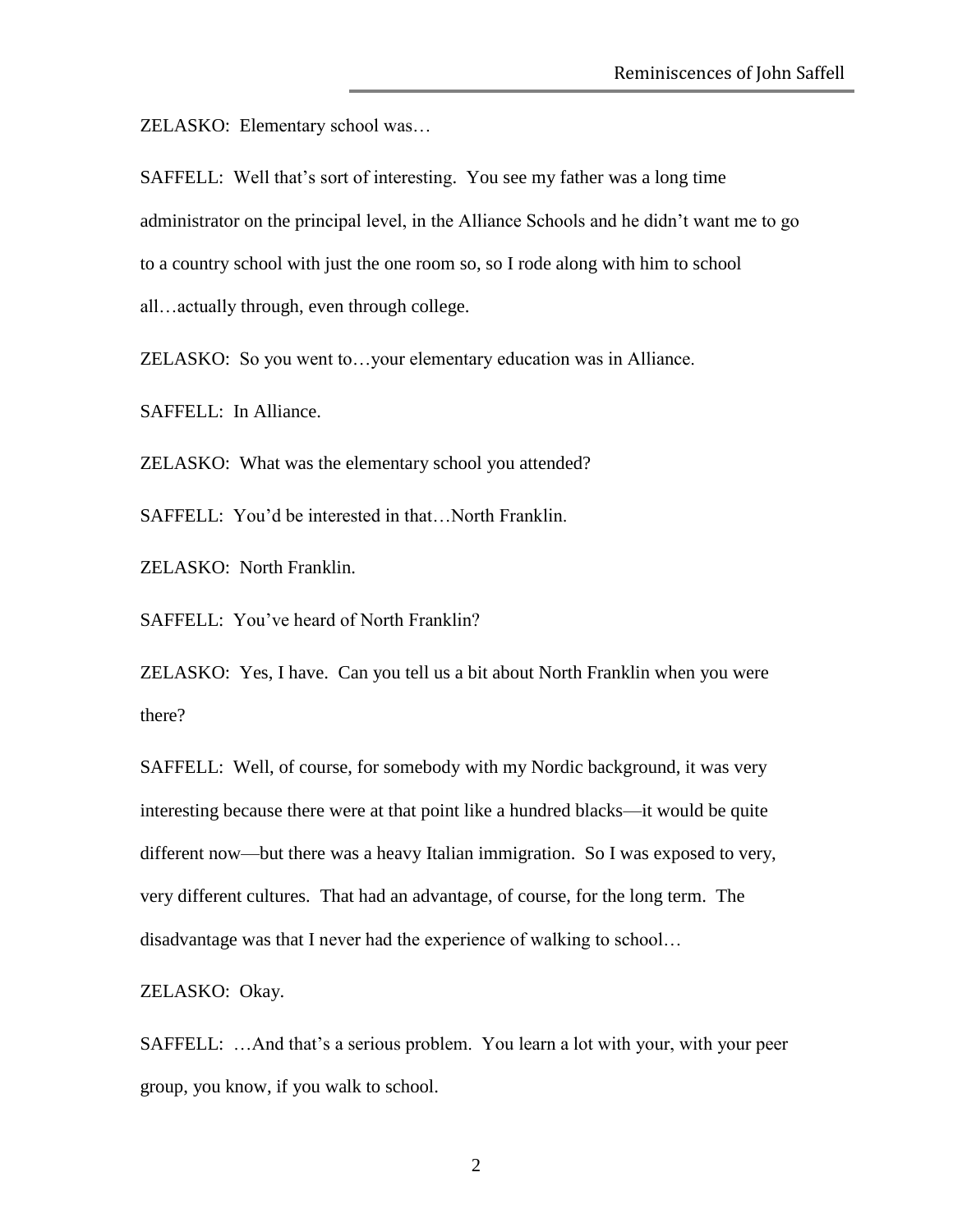ZELASKO: Sure.

SAFFELL: In that sense, I lived a sort of insulated life. I didn't have any friends my age.

ZELASKO: And that was eight years at North Franklin?

SAFFELL: Uh, seven and a half...

ZELASKO: Seven and a half...

SAFFELL: And I went to Alliance High School.

ZELASKO: Okay.

SAFFELL: I graduated from there in what, 1934.

ZELASKO: Right.

SAFFELL: And then I went to Mount Union.

ZELASKO: What was Alliance High School like back in the 1930s?

SAFFELL: Well you'd be interested at how much bigger it was, you see. Actually, at one time my father was principal at Alliance High School, and as I remember when he was there the enrollment was like 1700, you see, and they didn't have the facilities. It was a terrible problem. He would have to work out schedules and have people, in effect, in study halls in the back of recitations and they used the auditorium as a monstrous study hall. It was a terribly difficult time.

ZELASKO: Why was enrollment so high?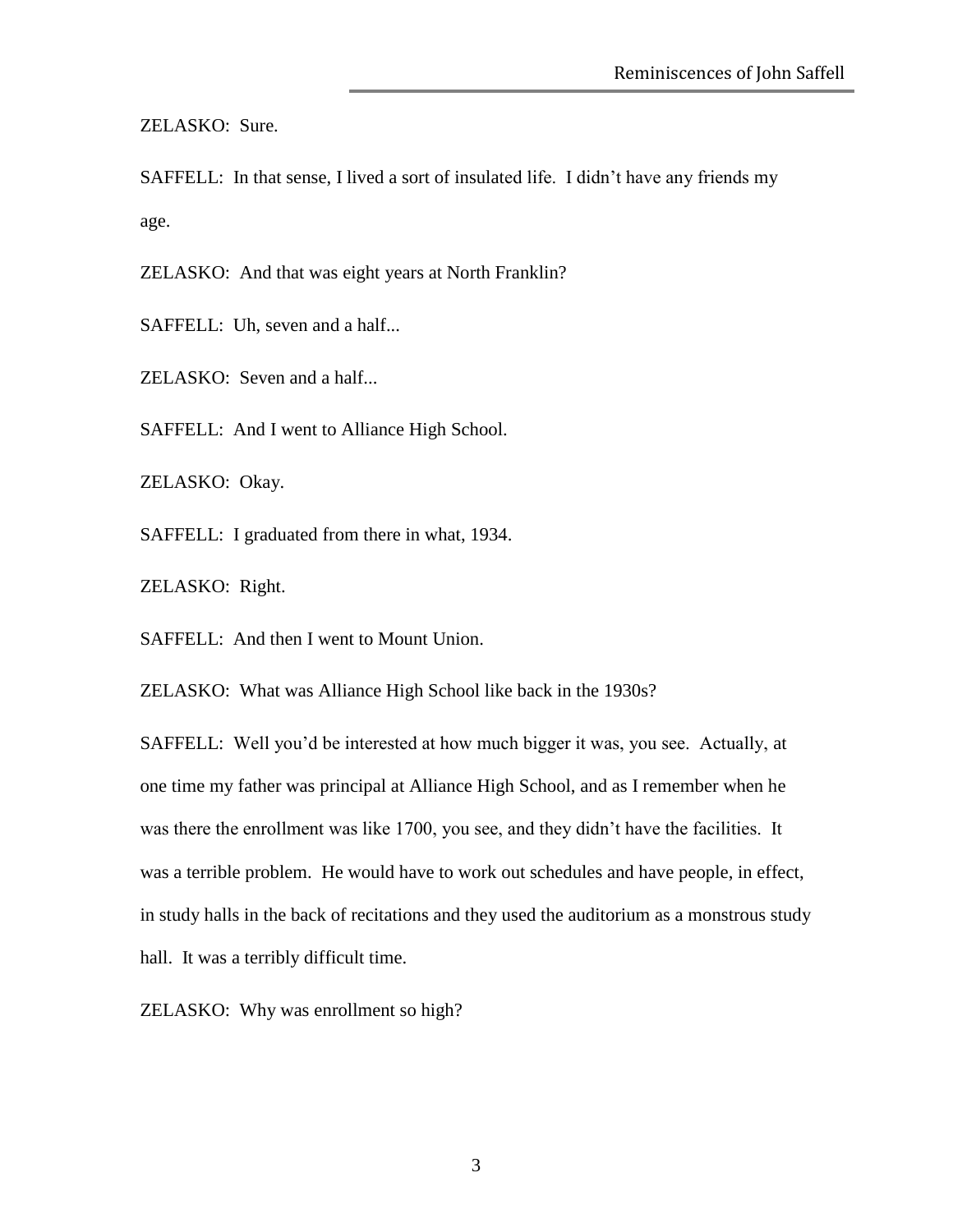SAFFELL: Well, the difference is we brought in the people from now West Branch, Marlington and all these places, you see, so it was a real city system at this point. The whole demographic has changed.

ZELASKO: How about the curriculum at Alliance High School then?

SAFFELL: Well, they had what we call what was it? Classical and scientific, these would both be college preparatory, and then there was something called a commercial department; shorthand, typing that kind of thing and then industrial arts.

ZELASKO: Can you recall any teachers?

SAFFELL: Oh, sure. I remember my Latin teacher, Miss Hendershot, for instance, she was a very effective person. Marcella Doyle. I don't know whether you've heard of her or not, but she was a lot of fun. She came from an upper class family in Alliance. And I remember she sometimes wasn't terribly sympathetic with us farm boys. I remember on one occasion she said, "You're probably the kind of people who have supper at 5:30, aren't you?" (Mr. Zelasko laughs) Of course, we were. But, we got back at her one time. She was reading us a short story and there was the word, h-e-i-f-e-r, heifer, and she called it hifer. That was the day for us. (Mr. Zelasko laughs)

ZELASKO: How about as a teenager in Alliance in the 1930s, as far as recreation, as far as what the town was like for a youngster?

SAFFELL: Of course, I wouldn't know a thing about that...

ZELASKO: Is that right?

SAFFELL: Because I lived in the country.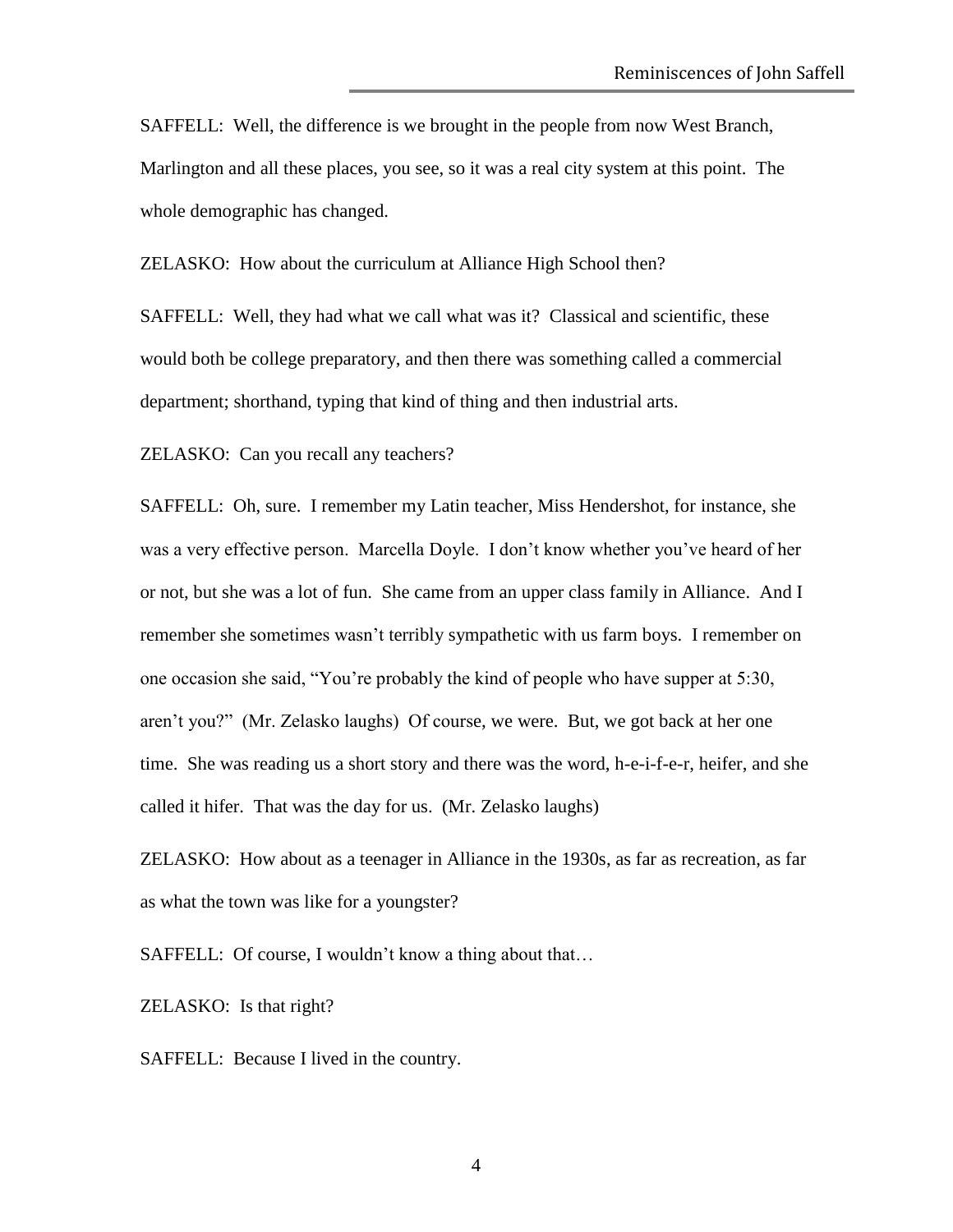ZELASKO: Okay.

SAFFELL: I didn't take part in sports. I have a remarkable incapacity for physical coordination, (Mr. Zelasko laughs) and so I can't be of any help to you.

ZELASKO: Well, how …

SAFFELL: You'd be a lot better source than I am.

ZELASKO: How about life in Homeworth then?

SAFFELL: Well, you see I wasn't a part of Homeworth because I didn't go to their school.

ZELASKO: Okay.

SAFFELL: So here I am, I've been an outsider all my life.

ZELASKO: Okay, on to Mount Union College then sir. You went to Mount Union College then out of…after Alliance, okay.

SAFFELL: Yes, I really enjoyed Mount Union. Somehow or other it seemed like home.

ZELASKO: How about, Mount Union was much smaller at that time?

SAFFELL: Oh my. Only like five hundred students and I suppose the thing that would impress me the most would be the present prosperity in comparison with how grim things were back then. For instance, when I enrolled in Mount Union in January of '34, was it, and practically nobody else from the high school had enrolled. My father had a job in public schools so I could do it. Then with the NYA program more people came in, but to get back to what I was really thinking about, I worked in the library for 30 cents an hour, and professors during the depression, many times they received very limited salaries but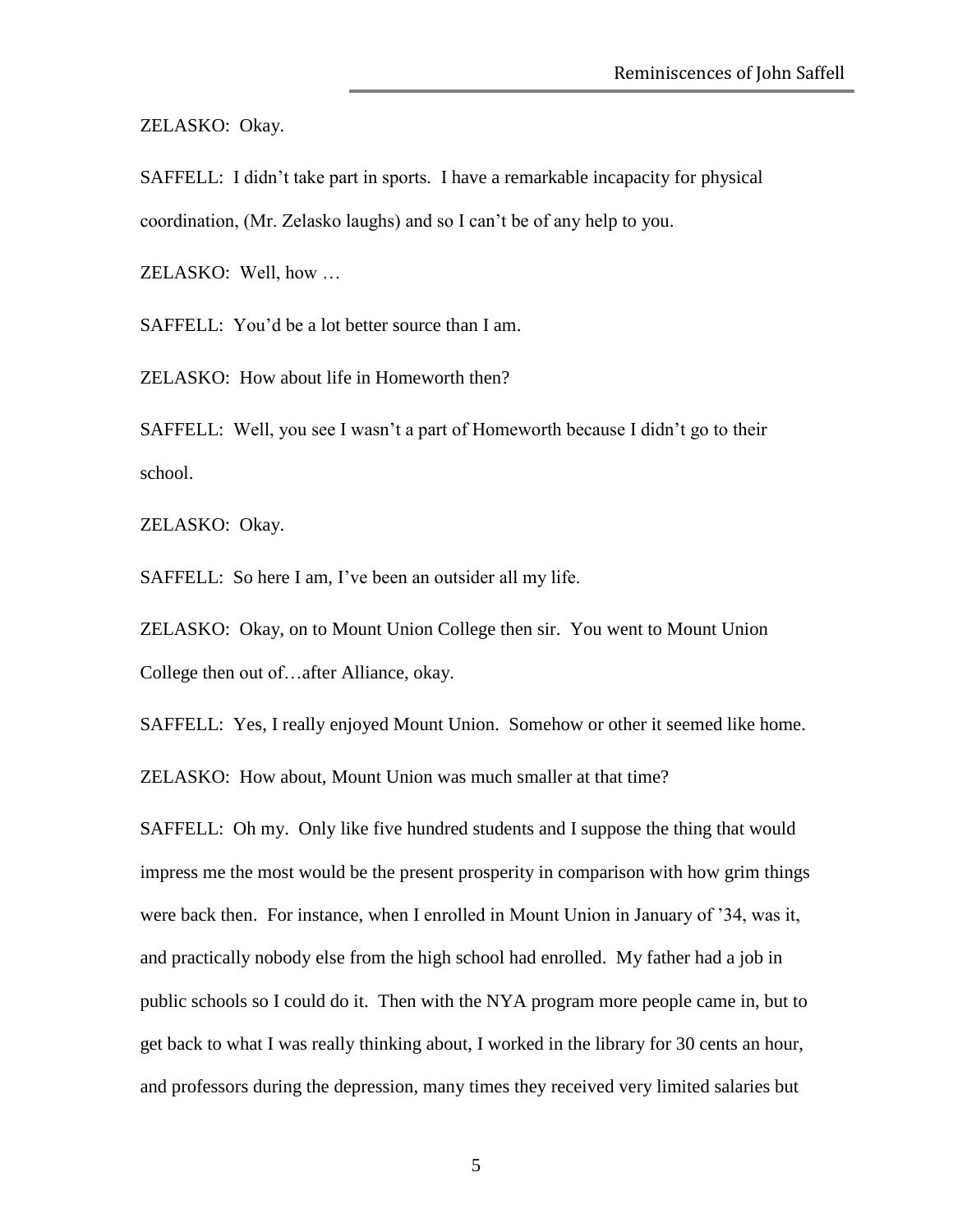local businesses they would take, credit some of them—would be issued vouchers—they wouldn't be paid much of a fixed salary but they'd get maybe a \$50 chance to go to the drug store or something. It was a very, very difficult time.

ZELASKO: How about the cost of going to Mount Union back then…

SAFFELL: Oh my tuition…

ZELASKO: Do you recall?

SAFFELL: Semester tuition was like \$125—\$250 a year. I forget what it is. The total cost up there now is like \$35 or \$40,000.

ZELASKO: Right, right, that's exactly right.

SAFFELL: It's a whole different game. I can hardly believe the building or the prosperity. When I was in school, there hadn't been a new building for I don't know40- 50 years, you see. Now new buildings are hardly newsworthy.

ZELASKO: How about the curriculum at Mount? Was it limited more than it is today?

SAFFELL: It was very, very much more limited of course. It was strictly liberal arts, strictly liberal arts, kind of thing. Now we're into all kinds of things like accounting, sports medicine, medicine, marketing, everything.

ZELASKO: How about student activities at Mount Union College?

SAFFELL: A great difference I would guess on that score would be that the fraternities really ran the extracurricular life you see. Now the whole drift has clearly went away from that.

ZELASKO: Were you a member of a fraternity?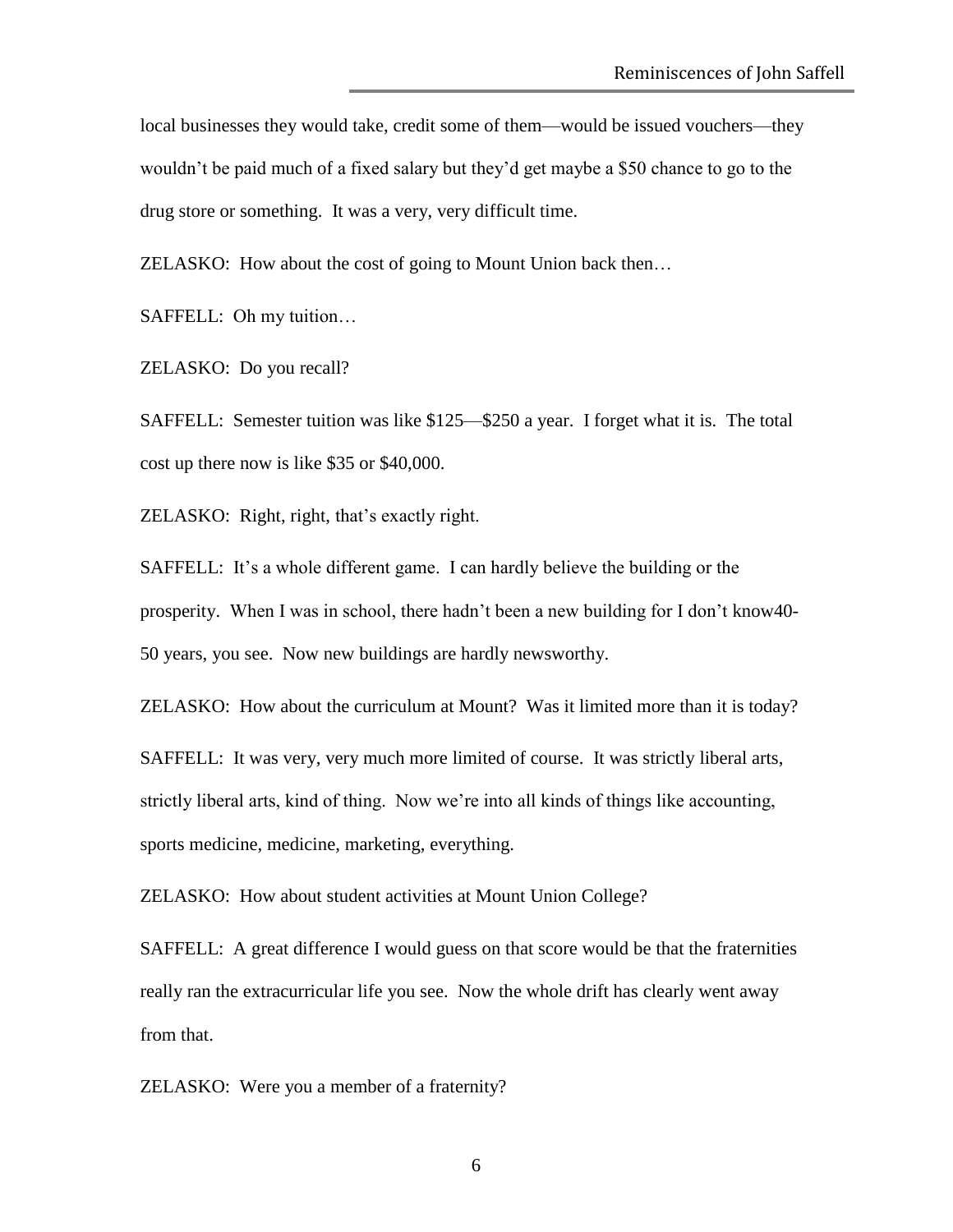SAFFELL: Oh yes, I was an A T O.

ZELASKO: Okay.

SAFFELL: That's the great football fraternity.

ZELASKO: (Laughing) Right.

SAFFELL: The reason I was an A T O was because my father was an A T O and the poor devils had to take me.

ZELASKO: Legacy. (Both gentlemen laughing)

SAFFELL: To tell the truth, they were glad for my grades.

ZELASKO: Did you live on campus or live at…?

SAFFELL: Oh no, I milked cows in the country.

ZELASKO: Okay.

SAFFELL: So you see that moves right along with the point that I've always been an outsider. I wasn't much of, I was in very limited campus activities. I rode back and forth with my father and helped with the farm chores.

ZELASKO: Were students back then required to attend the weekly chapel?

SAFFELL: Oh indeed, indeed every day.

ZELASKO: Every day.

SAFFELL: Five days, five days a week you see. Then after I got into teaching it was slowly, slowly cut back to two or three days.

ZELASKO: Were they religiously oriented?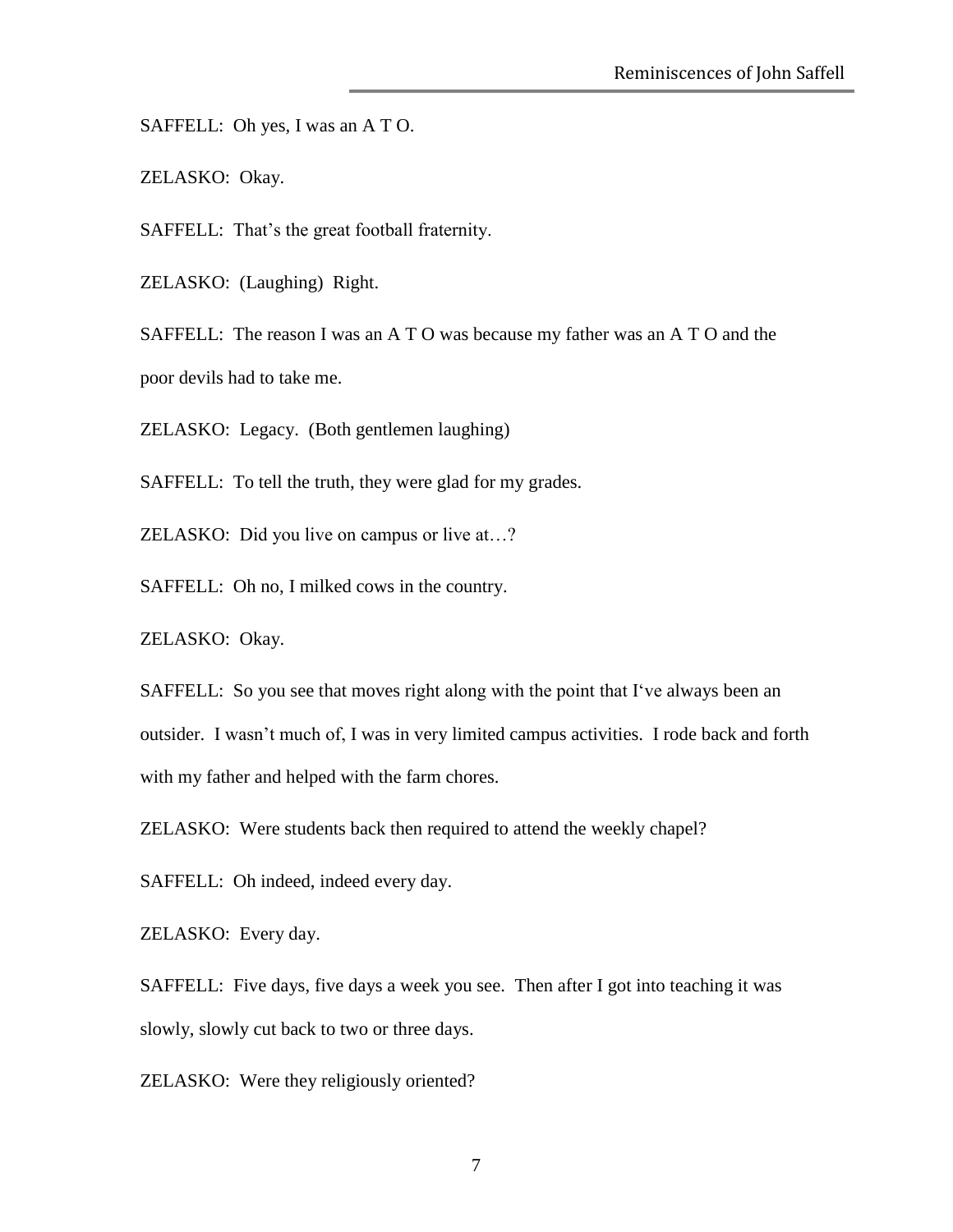SAFFELL: Oh, yes.

## ZELASKO: Okay.

SAFFELL: And it was taken very seriously. I remember at one point even after I was a faculty member, Charlie Ketcham said—the President at the time, he said he'd resign rather than give up the chapel requirement. It was taken very, very seriously. The whole tone of the campus was quite different, you see. There wasn't supposed to be any smoking or drinking, for example.

ZELASKO: You said, "Supposed to be."

SAFFELL: Well, (Both laughing) yes. There always are ways, but when we'd—if I'd be off of the Mount Union Square and smoking a cigarette or something, I'd throw the cigarette down as I got near the campus, faculty members did the same thing. The drinking thing was taken very, very seriously. As I suggested, there always seemed to be a, seemed to be ways.

ZELASKO: Then it was on to Western Reserve for a Master's Degree?

SAFFELL: Then I went to Western Reserve for graduate work there, and then I had a brief stint, it was hard to get history jobs back there as it is now, and I had a job for a time as principal in a little elementary school in Stark County. Then I went from there to senior high school in Painesville, Ohio. And it was while I was in Painesville that I was drafted and went into the army.

ZELASKO: Okay, you were principal in East Greenville?

SAFFELL: East Greenville, that's the little place.

ZELASKO: That's the little place, okay. Well, what was East Greenville like?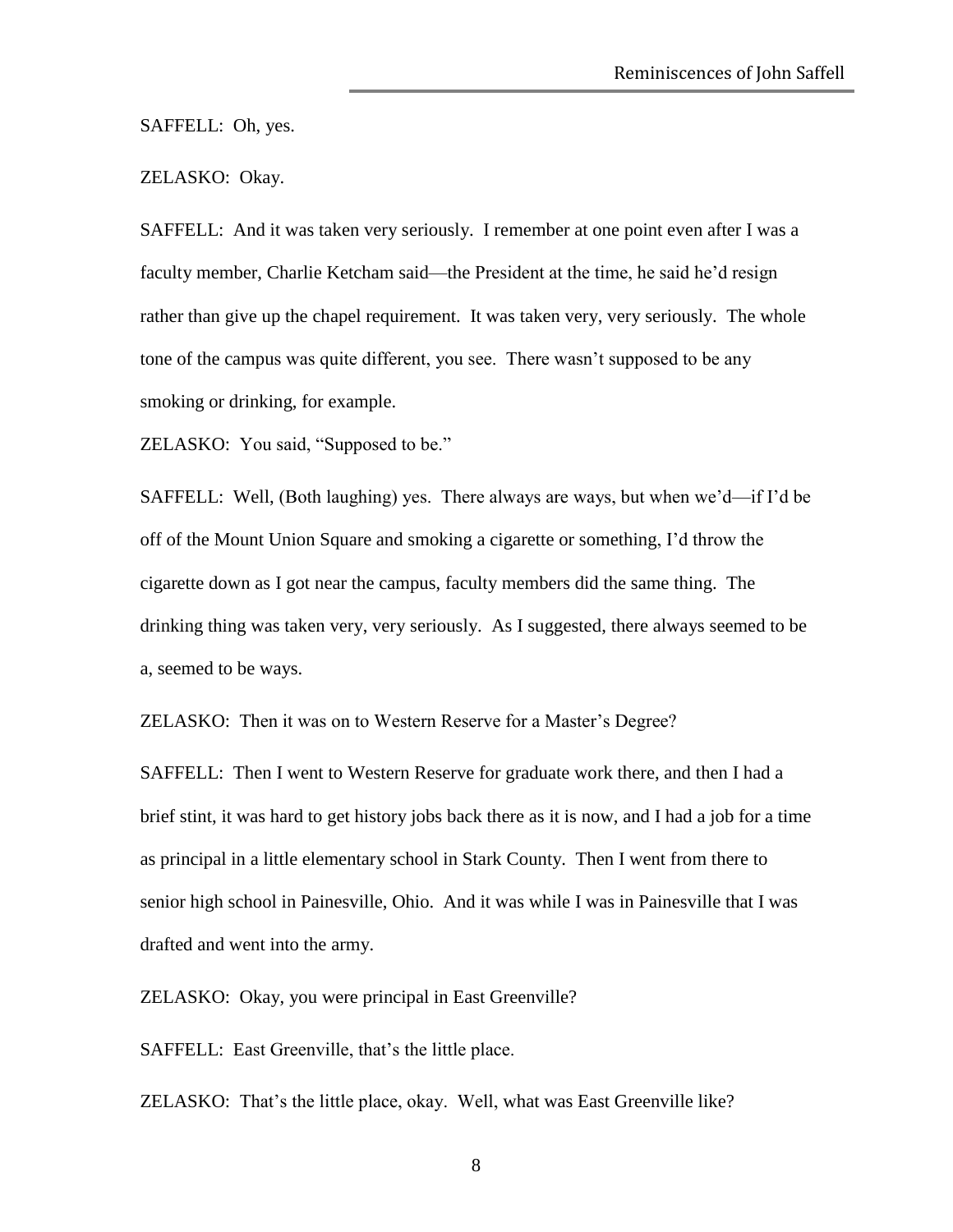SAFFELL: Oh, it was just a little bit of a spot out on Route 30 there was a lot of traffic. They were in a sense part of the main stream, but it was a very, very small place. As I remember, an active Methodist Church. A very, very nice farming areas – it was all farm-based. Most of the kids came from farms actually.

ZELASKO: You said you were on the faculty when Dr. Ketcham was President?

SAFFELL: Right.

ZELASKO: Okay.

SAFFELL: See he was President when I joined the faculty.

ZELASKO: Right, okay.

SAFFELL: I have great admiration for him.

ZELASKO: Okay.

SAFFELL: Perhaps he wasn't a great administrator, but he was a great person.

ZELASKO: In your book you refer to the controversy when Dr. Ketcham was replaced.

SAFFELL: Well, let's see there were problems following Dr. Ketcham. That's when,

when some people wanted Dean Wesley there.

ZELASKO: Right.

SAFFELL: And there was somewhat confusion over that.

ZELASKO: And then, then of course, World War II intervenes.

SAFFELL: Well, you see, I hadn't been to Mount. I went from the war to Mount Union.

ZELASKO: Okay.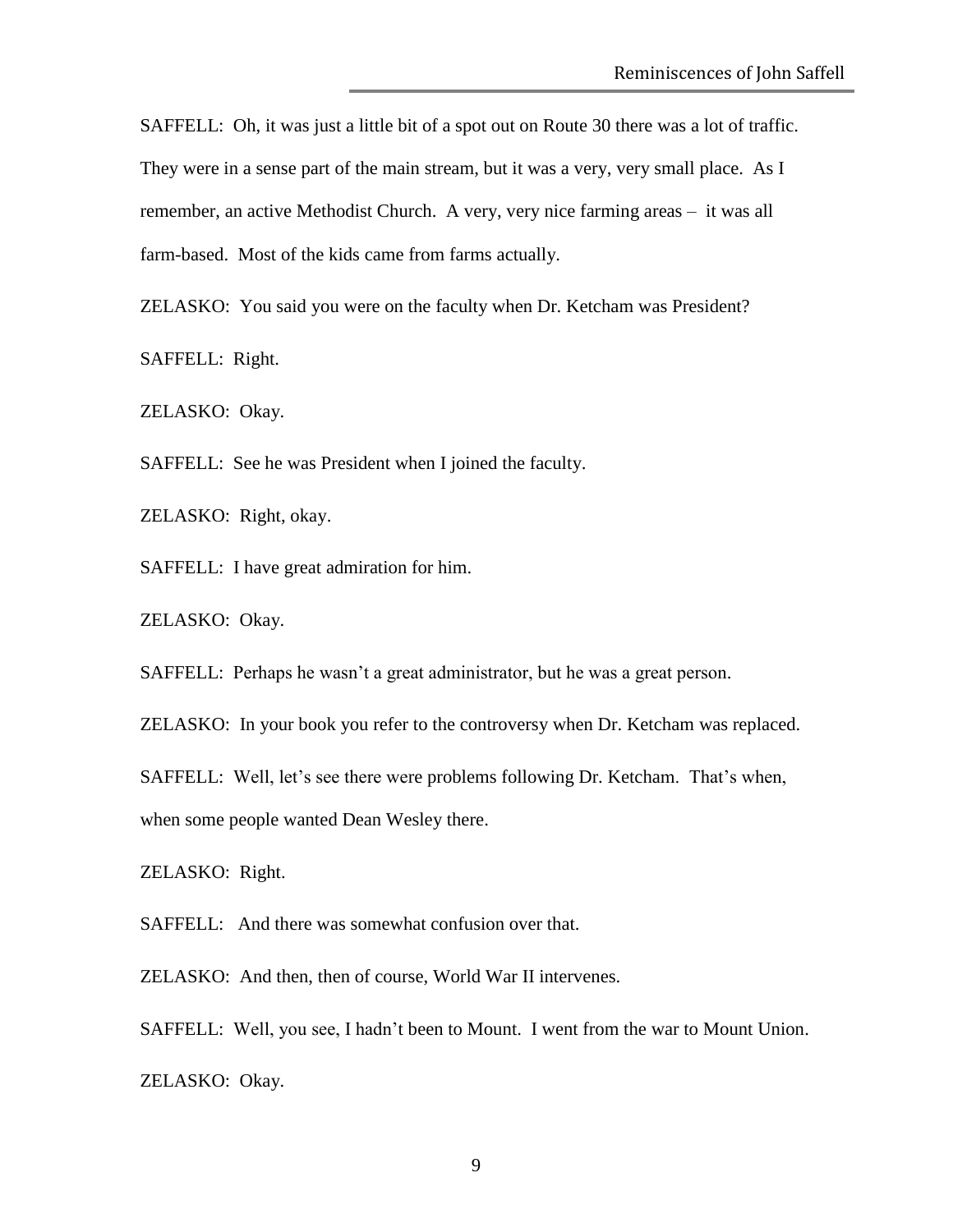SAFFELL: In other words, it was while I was at Harvey Painesville that I was drafted. So then I went on, I went from there to basic training down at Mineral, Mineral Wells, Camp, Camp Wolters, it was, and while I was there, they didn't know what to do with people who had been to school as much as I had and so they found a spot. We were training illiterates. We take people from the Hispanic or Negro backgrounds and try to bring them up to the fourth grade level so that they could read signs and they make some kind of contribution to the war effort. So I was with that thing for something I suppose like a year and a half. I helped develop the program that was used all over the Fifth Service Command. We had our lesson plans, tests and all that kind of thing and they thought because I'd had that experience as an elementary principal that I knew something about, of course I never had any experience with elementary education. But, I teamed up with a, it was a Texas school superintendent and a, somebody from a town in Iowa or someplace and they decided we could develop this program that apparently worked. We won the war; which we had to do with it. But it was to me a great experience actually. ZELASKO: This was a, this was a widespread problem with illiteracy among draftees? SAFFELL: Oh, we put through I suppose hundreds of thousands of people in the whole

Fifth Service Command on this. It was a major operation, right.

ZELASKO: And also it mentions that you served as research analyst from the general intelligence section for the supreme allied command of Douglas MacArthur.

SAFFELL: No, that's quite a bit later. See after they, they closed down the special, the special training unit where we were working with the illiterates, and then again they didn't know what to do with me so they put me in to a program on medical technology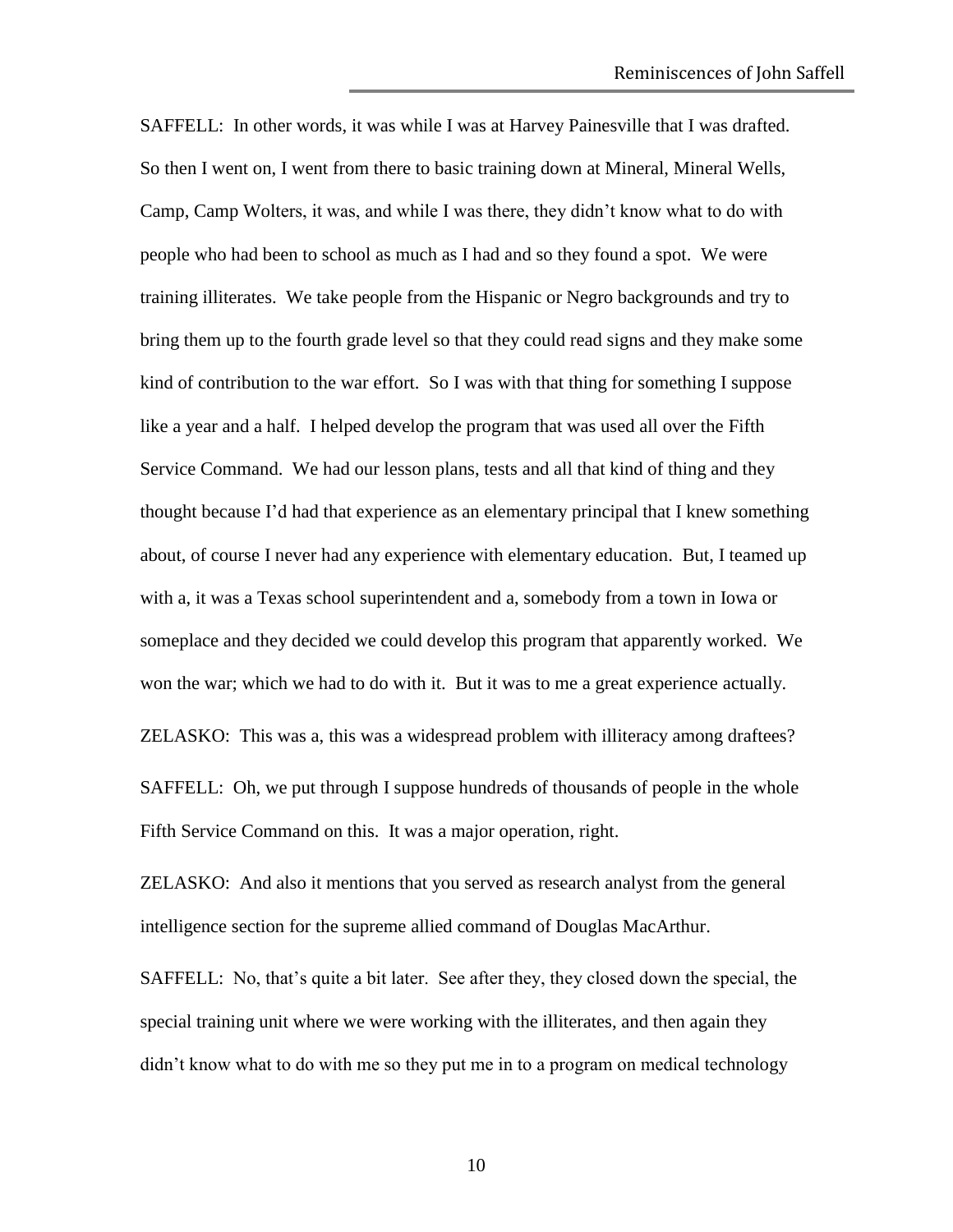and the fact that we're all here today is probably the result of the fact that I never was assigned to read any of those slides. I'm not sure how I adept I'd have been.

ZELASKO: What kind of work did that involve for the military?

SAFFELL: Oh, you were supposed to be able to help with diagnosis, and read especially take tests, read slides, that kind of thing and I'm sure I had no special aptitude towards it. But, I met a lot of nice people, a lot of pre-med people were there.

ZELASKO: And then it was during the occupation of Japan then that you were assigned to MacArthur's command?

SAFFELL: And after, after my training with medical technology instead of being assigned to a general hospital or anything, I was just put into a waiting pool out of Fort Lewis, Washington, and was there doing nothing much at all for two or three months. It was sort of lucrative because I could go out and work and worked for a fishery—They didn't know what to do with me—with us and so we could go out and make a little money on our own. That sort of thing and then eventually, they of course, caught up with us and I was assigned to go overseas. They shipped us down to Camp Pendleton was it and I went to the Philippines, and fortunately it was while I was in the Philippines that I was assigned to the Intelligence Service.

ZELASKO: How long were you on MacArthur's staff?

SAFFELL: Well, I was never on MacArthur's staff.

ZELASKO: Oh, Okay.

SAFFELL: I was just an analyst.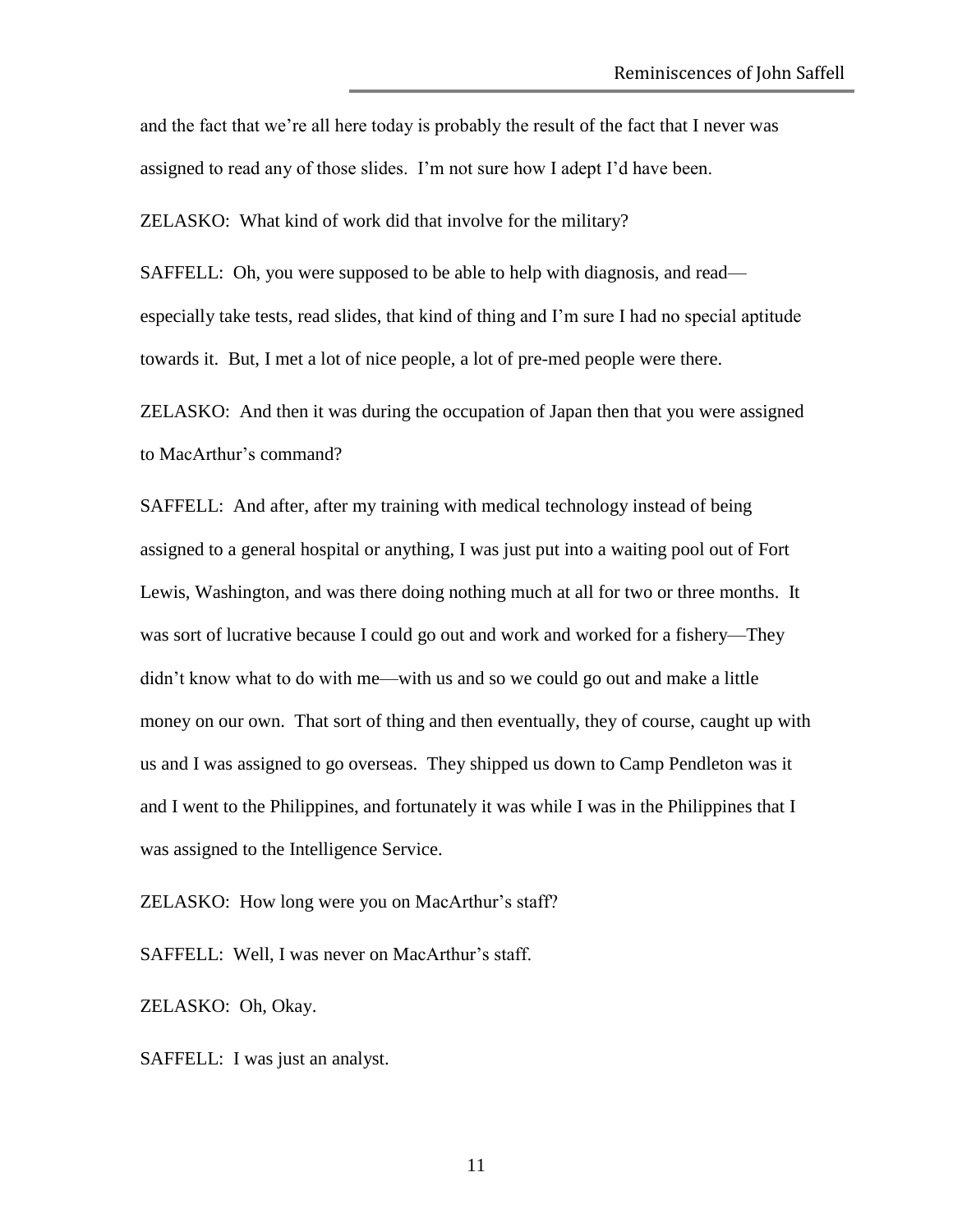ZELASKO: Okay.

SAFFELL: You read about those people anyhow they're sometimes doing their jobs; and sometimes influenced by political forces but, in Manila when I was with those people, it was a very interesting thing because a lot of those people had come up through New Guinea and had been through an awful lot and it's a very brave and honorable…

ZELASKO: Did you serve in Japan at all?

SAFFELL: I haven't got there yet.

ZELASKO: Okay.

SAFFELL: And, it was while I was in Manila the surrender came and it was at that point that I was shipped to Japan. I was pretty early actually, I forget just the date but it wasn't very long after MacArthur had got there. Everything was just taking shape at that point. I suppose one of the sort of interesting things in a way is that while I'd been in Manila I hadn't had anything to do and there was something called, I forget the name of it, but an arrangement whereby we could borrow or buy books and so I looked this place up and bought a book on the Far East by Harold Vinacke. I thought while I'm here I might as well get to know something about it so I had plenty of time to read that book on the history of the Far East. Well, to tell the truth, it came in extremely handy after I got to Japan because when I got there, there hadn't been time to bring the real Far East experts in you see eventually we had extremely influential and impressive people. Some of the great Harvard scholars came with everybody and his brother. But when I first got there they hadn't arrived and so for me having read Vinacke, I looked like a genius you see and it got me a good spot before those other people who knew anything had arrived. And it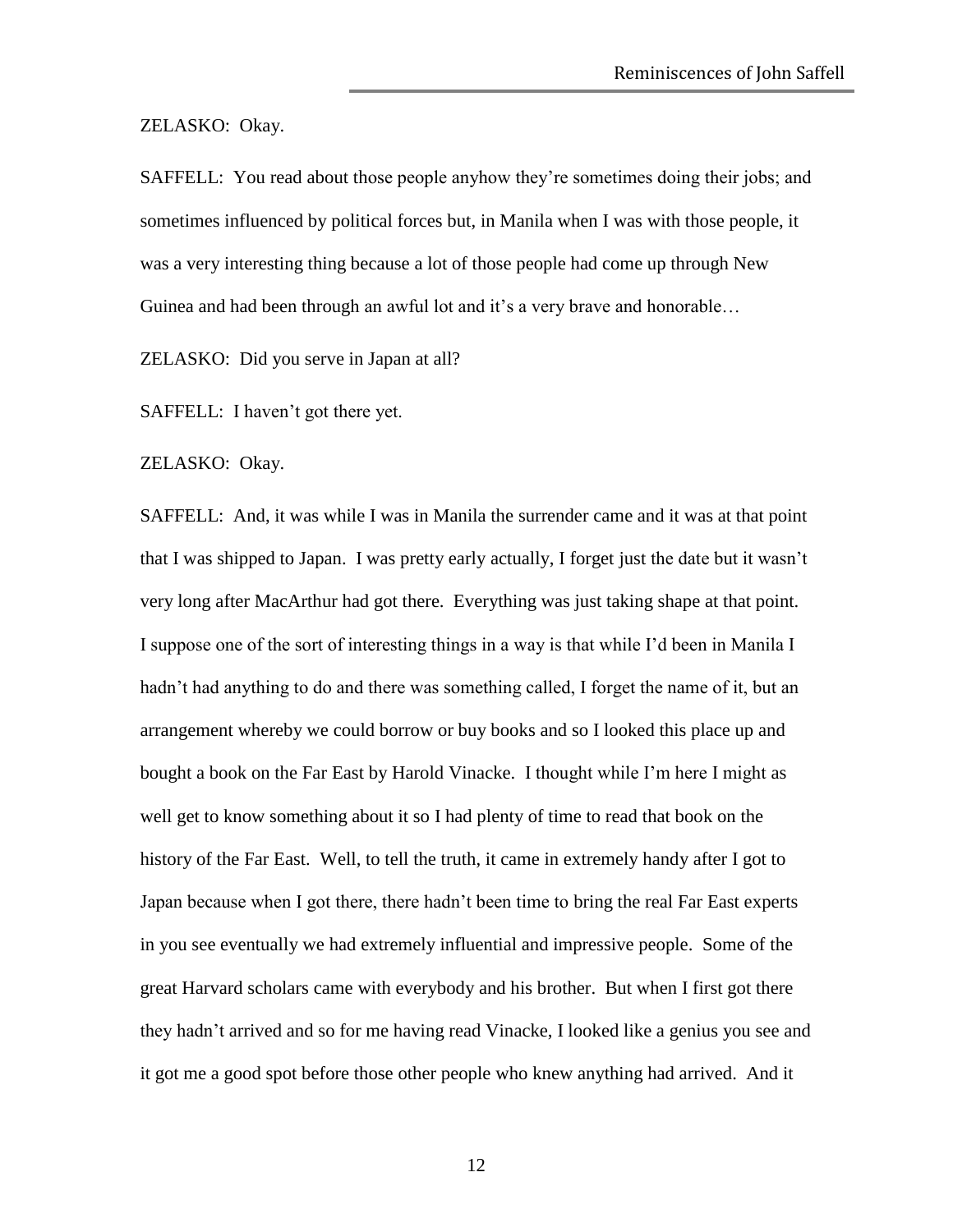was from my standpoint extremely interesting and frankly lucrative experience. Not that I made any money by present standards but for somebody who'd been making \$13 to \$1,500.00 in the high school. When you got to making \$5 or \$6,000.00 it was pretty good.

ZELASKO: What was Japan like right after the atomic bomb—the attitude of the people toward us and so forth?

SAFFELL: It was an interesting thing. They were just completely scared, completely defeated. There was no question about it and they're smart and they figured they might as well cooperate with these people. What other chance do we have and things will go better if we cooperate than if we cause trouble so in general the relationship was very cordial I would say.

ZELASKO: You didn't sense any animosity towards Americans?

SAFFELL: Not really. They tried to hide that—I'm sure it was there. They didn't love all these conquerors, but they were shrewd enough. They were so grateful you see that we behaved as we did. When I first went in, one occasion I remember I walked, I was walking around and walked into the lobby of one of the fancy hotels and apparently there was some important event going on, a wedding or something of that sort, gals all dressed up, but a couple friends and I walk in, of course, in uniform, and I suppose within three minutes the place was bare, they thought the girls would be raped.

ZELASKO: Oh, my goodness.

SAFFELL: But that, that sort of attitude didn't persist very long actually.

ZELASKO: How about Douglas MacArthur?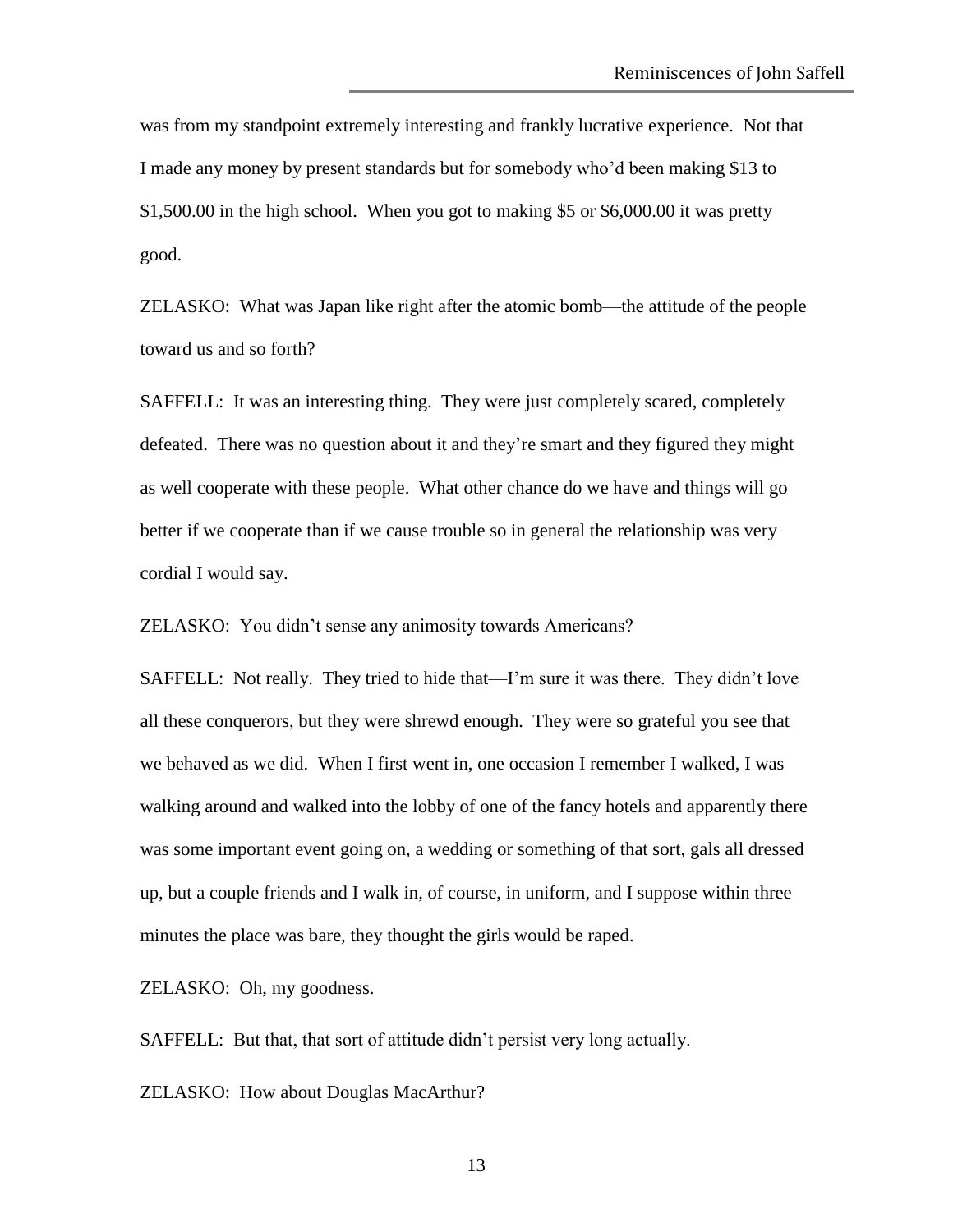SAFFELL: Well, that's good, of course, I can't say that I ever met him.

ZELASKO: Okay.

SAFFELL: But I saw him every day. He would walk in from his limousine and look straight ahead never look in either direction. He'd salute the two guards at the door. And I sometimes compare that with Eisenhower. Eisenhower came over to visit and I was standing out and I knew he was on the way and he stopped to talk. That's why Eisenhower got to be president and MacArthur didn't. About the presidency, I could tell you the story. You see there was a point when MacArthur thought that he would be a good presidential candidate and he was--MacArthur's closest confidant was perhaps Courtney Whitney, who was the head of the government section. Well, I knew Courtney, Jr. pretty well. Some of my friends, we knew Courtney in a passing kind of way. Anyway, we all had the hopes you see that MacArthur in with Courtney's good word, we'd end up in the White House instead of that I would always say once in 1948 I thought when I had had visions of being a White House, some sort of, administrative assistant, in 1948, instead of that I was at home with hauling manure.

ZELASKO: (Laughs)

SAFFELL: That's, that's the way it is.

ZELASKO: Well, sometimes this is different from politics is it really?

SAFFELL: You never know, things can change very fast.

ZELASKO: Okay.

SAFFELL: No, you see I came back to this country because of my father's premature death. There were things to do around here and it was at that point that I was picked up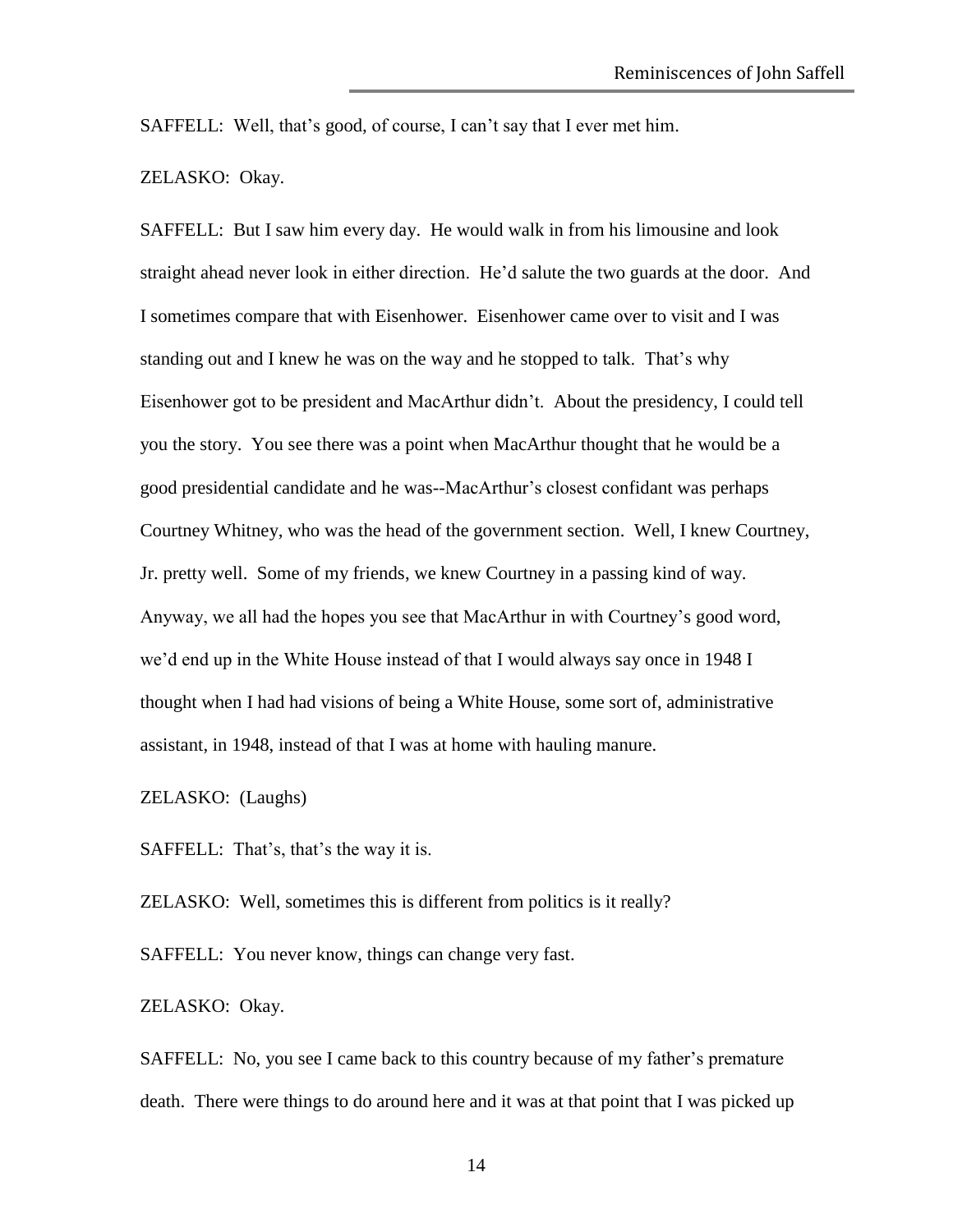at Mount. I came back here in the fall of '47 and worked on some of my family's stuff through the next year and then joined the Mount Union faculty in 1948.

ZELASKO: Okay. Now let's talk about post-war Mount Union College, if we can.

SAFFELL: I suppose the most impressive thing there is the, the influx of the veterans you see. Mount Union was in bad shape financially. We were really in trouble. There were people who wondered whether we'd survive, but with the influx of the veterans that all changed you see we had the enrollment up to a thousand or so. We hadn't been to a thousand since the 1870s so this was a real bonanza, but then especially significant was the background of these veterans—with all due respect to the people of your generation, but the background that those people had they'd been various places in the world. Many of them had administrative experience, they'd been through all kinds of wars and you can't imagine trying to teach a group of people who had been through all that.

ZELASKO: Plus, the student body then with the families, White Hollow, and living on campus and so forth.

SAFFELL: You've probably heard, I forget how many people, but a lot of these students were living with their wives and children in these, what did you say, I can't get the right word, but a trailer kind of…

ZELASKO: Yes, they were trailer…

SAFFELL: …Of a facilities. But they were great people and great students.

ZELASKO: But their attitude was quite different than the, the other students prior to that?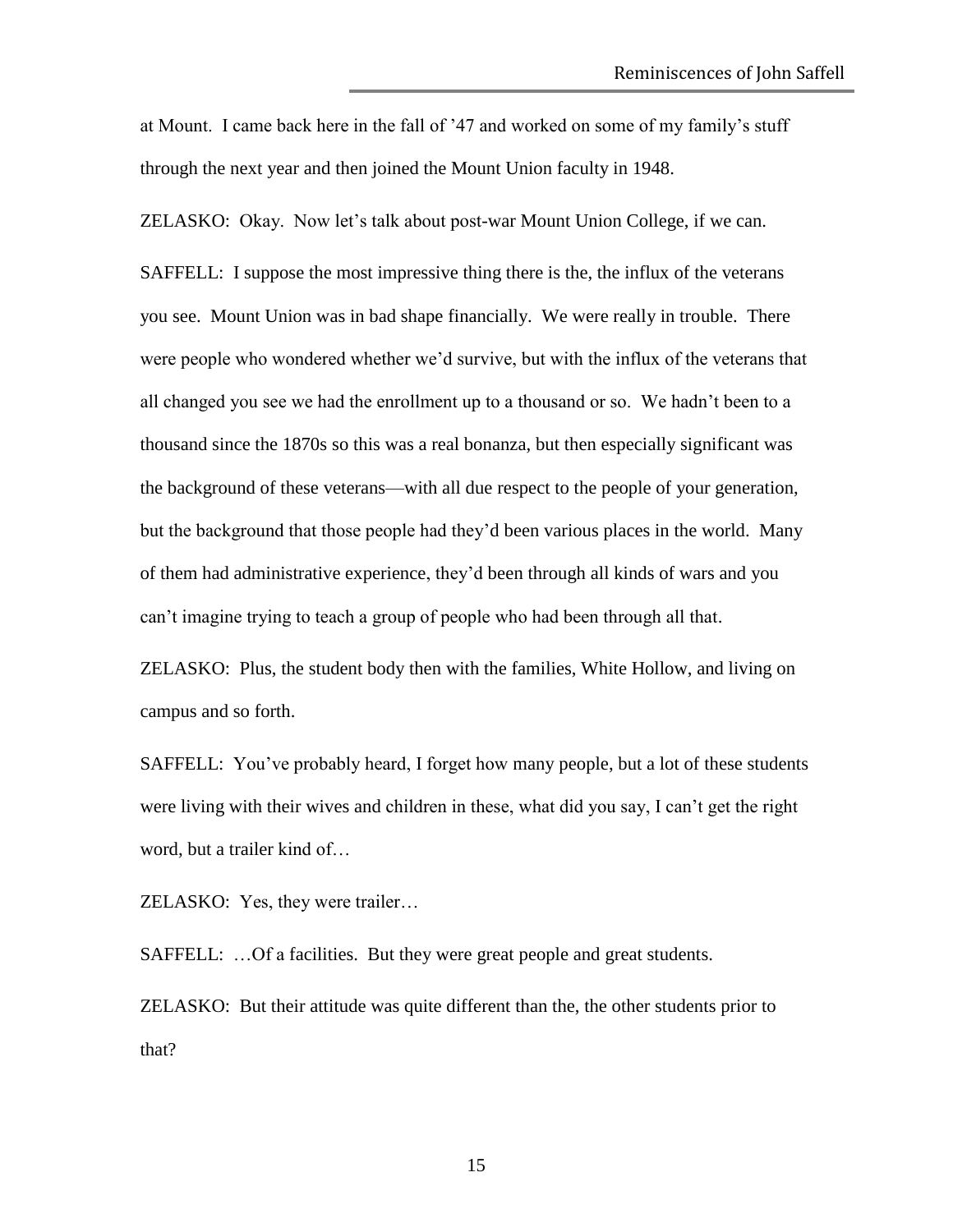SAFFELL: Right, right. Well they were, they were really curious and they were—many of them hadn't had the view they would be able to go on to college. They were grateful for this opportunity. It was a fun time to teach. It took quite an adjustment then to get used to the people who didn't have the maturity and the background that those people had. It went back to the pre-war days and it did require some adjustment.

ZELASKO: Now, and you were teaching Modern European History and European History at the time.

SAFFELL: Right, I did. Well, essentially I suppose it would be fair to say I did all that was offered in the non-American field. I remember I started in doing Russia, Far East, Modern Europe, Renaissance, Reformation, everything. I didn't do any Ancient Egypt. It seemed to me it was a pretty difficult schedule. We would teach like 15 hours a week you see.

ZELASKO: Okay.

SAFFELL: So if you talk 15 hours a week and all these preparations and went to some committee meetings in Chapman. You had a damn full day.

ZELASKO: Yes, you did. In your book, *Wake The Echoes*, and by the way it's called an updated history, why is it called that, sir?

SAFFELL: Well that's because Yost Osborne had done a history of the college. He had done the first hundred years and I had great respect for Yost's book. I wasn't going to go back and repeat and try to improve on what I regarded as an excellent work so I just did the last 50 years.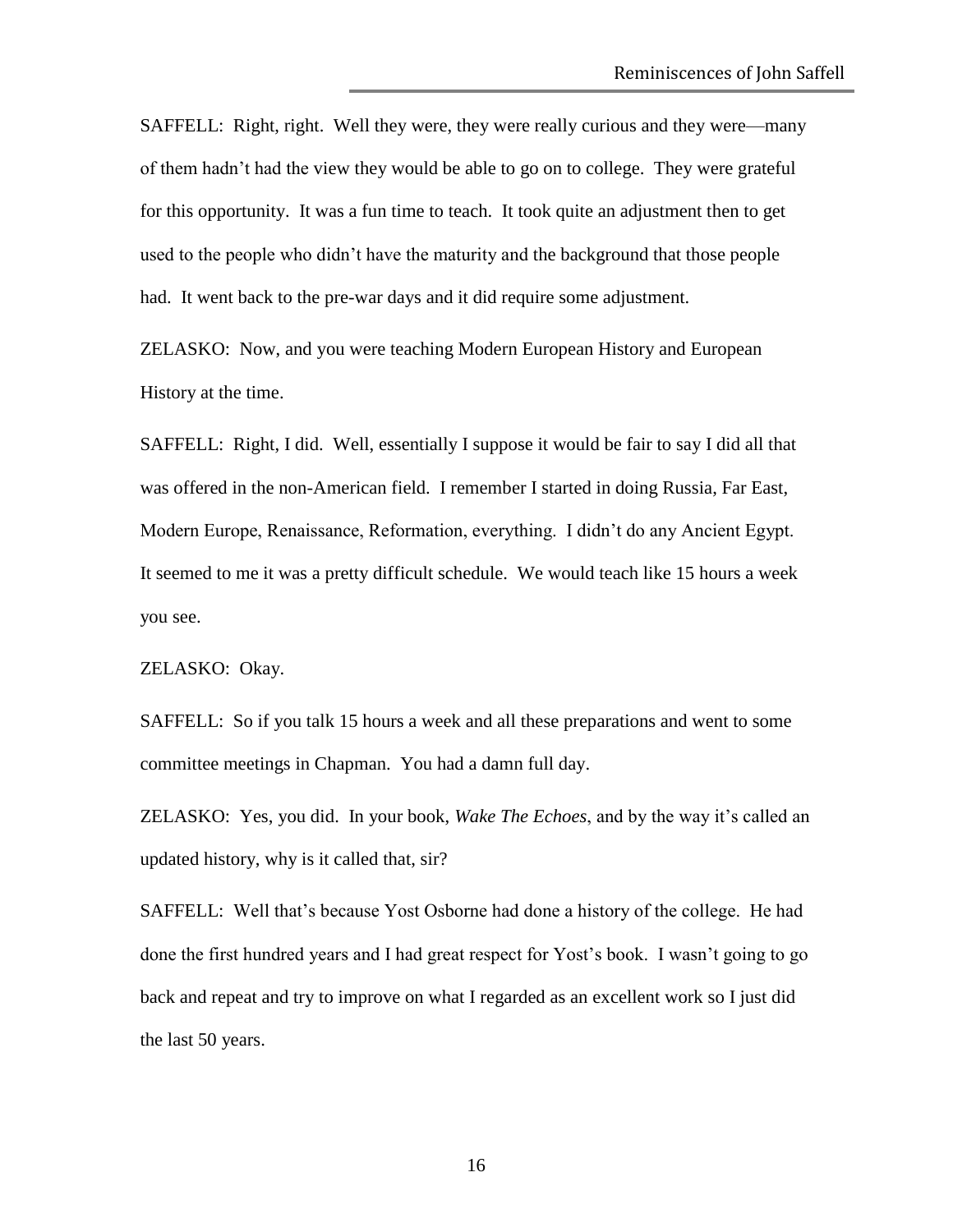ZELASKO: One of your chapters, your early chapters, you cover 1946 to 1953 and you entitle it, "Old Dreams for Mount Union." Do you recall what those old dreams might have been?

SAFFELL: Oh, that's a good question. I suppose there had always been an element of optimism and idealism, but we'd been through a period when there wasn't very much advance. I have great admiration for President McMaster. He came here in 1908 and stayed until 1937 and did a great deal for the college, but towards the end of his tenure, he was getting tired and things deteriorated. Many people felt we weren't—he wasn't bringing in the money and we were falling behind. And then there was a group of Trustees along in the late forties, early fifties headed by George King and they really grabbed a hold of the situation and George, I remember, made the statement, we decided it was either a matter of giving the place up, forgetting the whole operation or moving ahead and he spearheaded the effort to move us ahead.

ZELASKO: And that's with Dr. Ketcham replaced…?

SAFFELL: Yes, they were, they were making these dreams while Ketcham was alive. ZELASKO: Okay.

SAFFELL: Some of them, I suppose frankly, weren't quite sure that Ketcham had the skill, but still he was a great guy. But then with his demise, they said we're gonna, we're gonna, get this thing on track. So Bracy was brought in with the idea that it's "up to you" to implement this stuff.

ZELASKO: And I noticed in your chapter on the early Dr. Bracy years you used the term, "Make No Little Plans."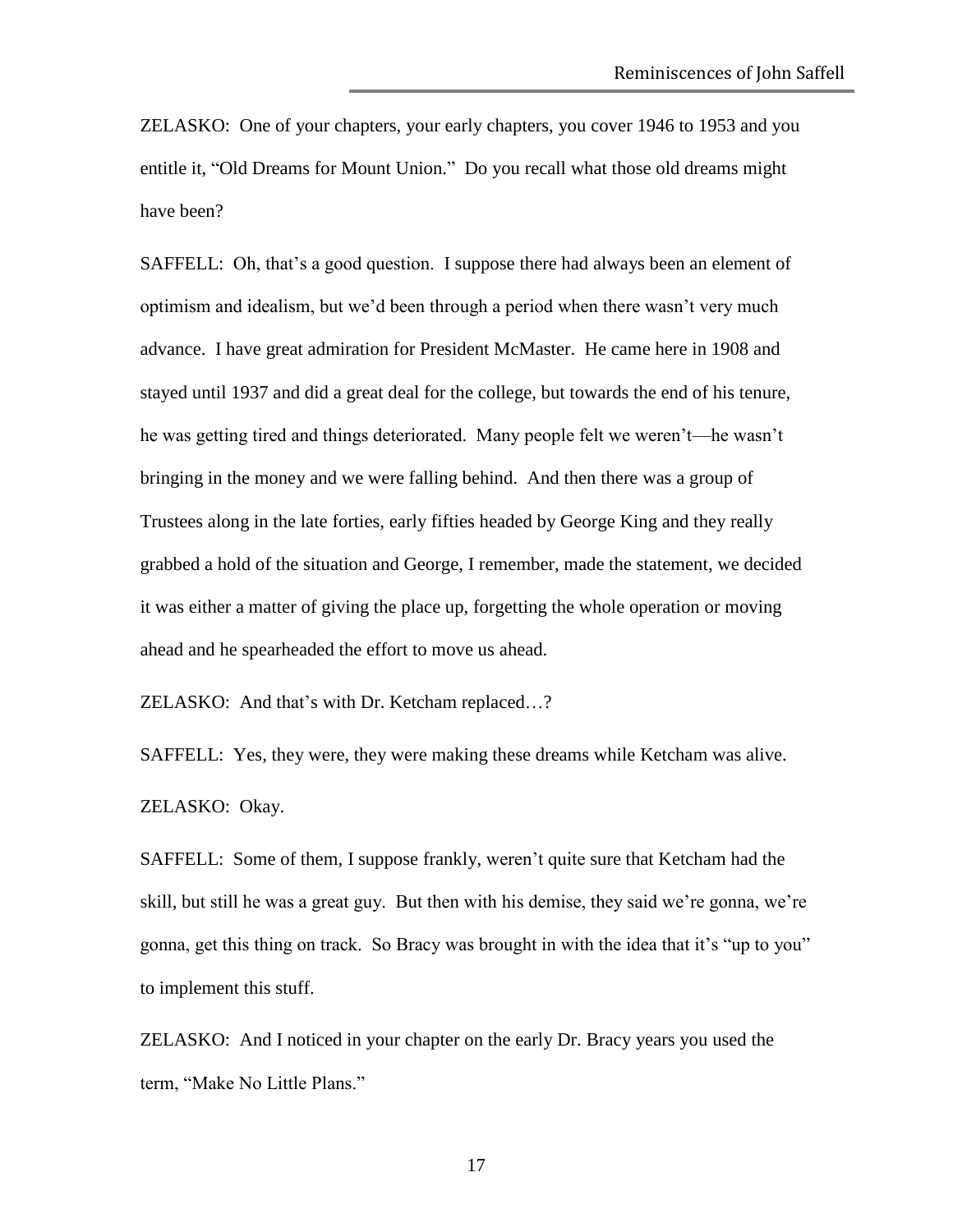SAFFELL: That came from one of his speeches, you see.

ZELASKO: Okay.

SAFFELL: And that was the, really the hallmark of his approach, I suppose. He then, he was very aggressive planning for larger enrollment and building program and increasing the endowment. It was a sort of "full speed ahead approach that we're going to take." As I remember, he wanted us to get to be a sort of a fancy place. It seems to me I remember him saying on one occasion, "The more we charge, the more admissions we get."

ZELASKO: Okay.

SAFFELL: Makes the people think it's that, it must be that much better.

ZELASKO: (Laughing.) And then you refer to the "Golden Years 1959 to 1965—The Golden Years."

SAFFELL: Well, that would be the years when…

ZELASKO: Right after I left. (Laughing.)

SAFFELL: That isn't quite the way I'd phrase it, but those would be the years when Bracy was getting a lot done. He was able to really increase the giving. The Rodman Family as, I remember, they gave us what I supposed wouldn't be so great today, but it was a very substantial amount in those days—Got the ball rolling.

ZELASKO: And then 1965 to 1975 or 1970, *"*Storm and Stress."

SAFFELL: We're getting into the period, aren't we, of the Bracy problem, you see.

ZELASKO: Would you like to comment on Mount Union College during those years of "Storm and Stress?"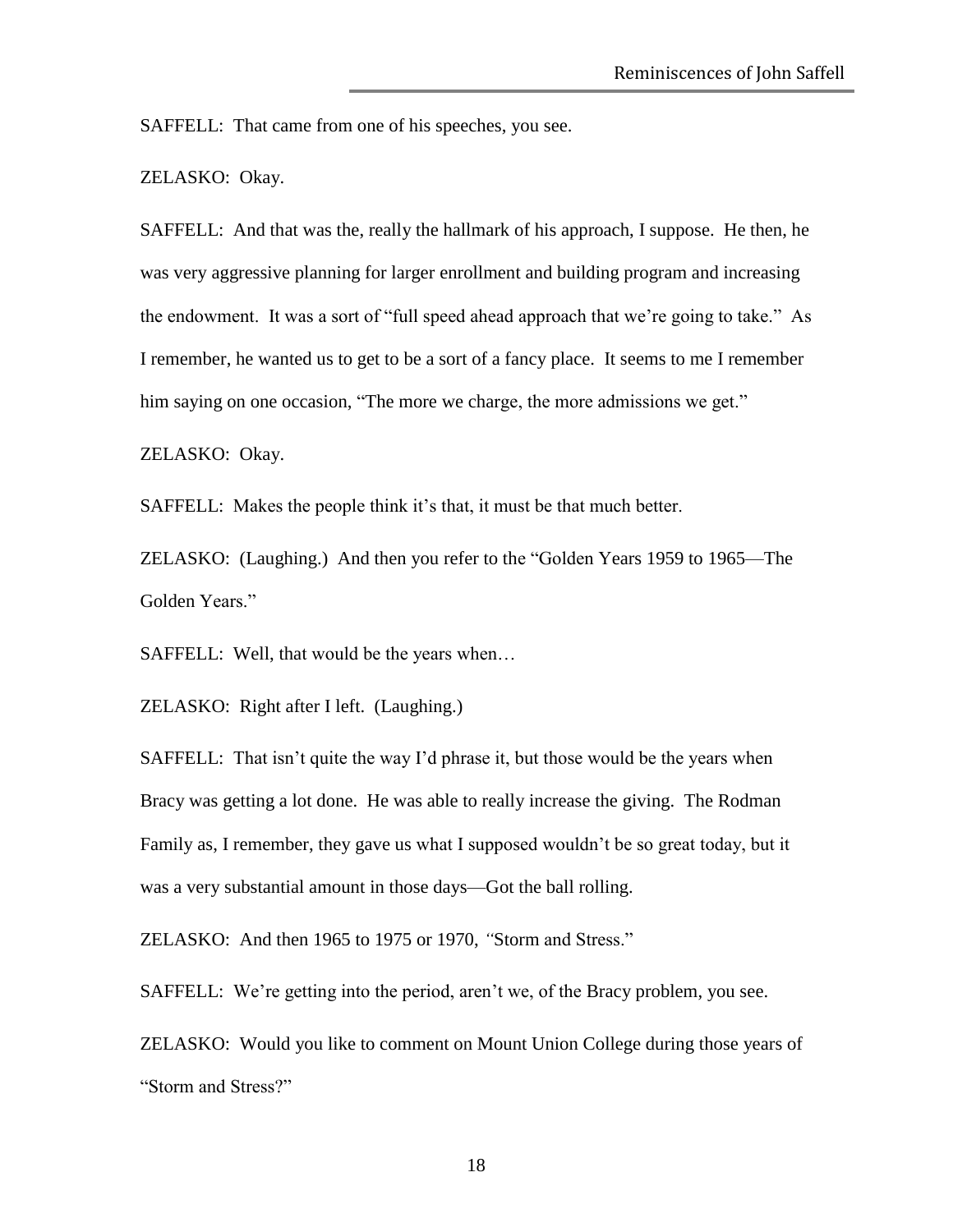SAFFELL: It's sort of hazy. Maybe it's better if I not talk about that.

ZELASKO: (Laughing.) Okay.

SAFFELL: There was quite an episode of course when Dr. Bracy had the affair with his daughter's friend and it went on from there.

ZELASKO: Okay.

SAFFELL: Many people were critical of Ermal Elaine, his wife. I always felt sort of sorry for her.

ZELASKO: Okay.

SAFFELL: She was of Indian descent and back there that wasn't quite as well received as it would be today. She didn't have the educational background as a lot of faculty wives so she suffered from insecurity. The whole thing was just, it's quite fair to say unfortunate.

ZELASKO: Right. Following that you refer to, "The Search for Normalcy," borrowing a phrase from words from Warren G. Harding, I see.

SAFFELL: Oh yes. I'm sure you know --

ZELASKO: What was normalcy do you think for Mount Union College? What were they, sir?

SAFFELL: Who knows, who can define normalcy, but I suppose we hope we'd settle back to somewhat less tumultuous time, kind of thing.

ZELASKO: Okay. I noticed, too, here that you gave the first faculty lecture.

SAFFELL: Oh, that was in 1959.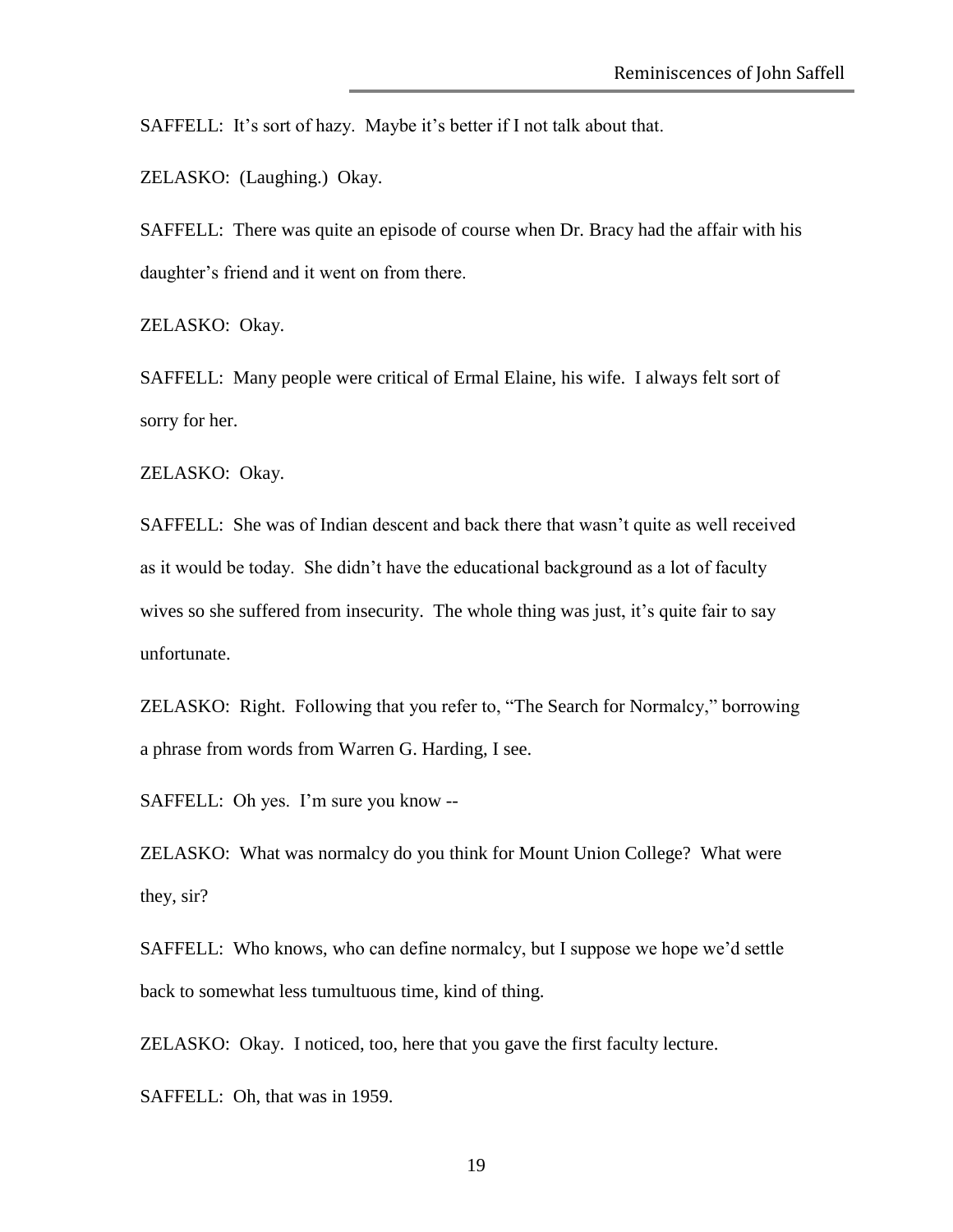ZELASKO: Right, and, and…

SAFFELL: That series goes on.

ZELASKO: Right and the topic was, "*A Historian Looks at His World."* Do you look at the world any differently now than you did back then, sir?

SAFFELL: Heavens yes. I'm much more scared even than I was then.

ZELASKO: (Laughing.) Oh, is that…

SAFFELL: I was probably born scared.

ZELASKO: (Laughing.) Oh, is that…

SAFFELL: It does seem to me that we live in an extremely fragile kind of world. As I sometimes say, we've got to the point we can push buttons and destroy a lot of the world, but there aren't any buttons we can push to make it a better world. And that's a pretty important thing, actually.

ZELASKO: Right. Can I mention a few names of, of people who were at Mount Union College and just get your…?

SAFFELL: I'll try to be as discreet as possible.

ZELASKO: Reaction to... And, and some of those are maybe personal, but they shouldn't be. How about Dr. Eric and Mary Eckler?

SAFFELL: Well, they were really idols of the campus. They were extremely highly regarded. They brought a lot of class. We all looked up to the Ecklers.

ZELASKO: Lyle Crist.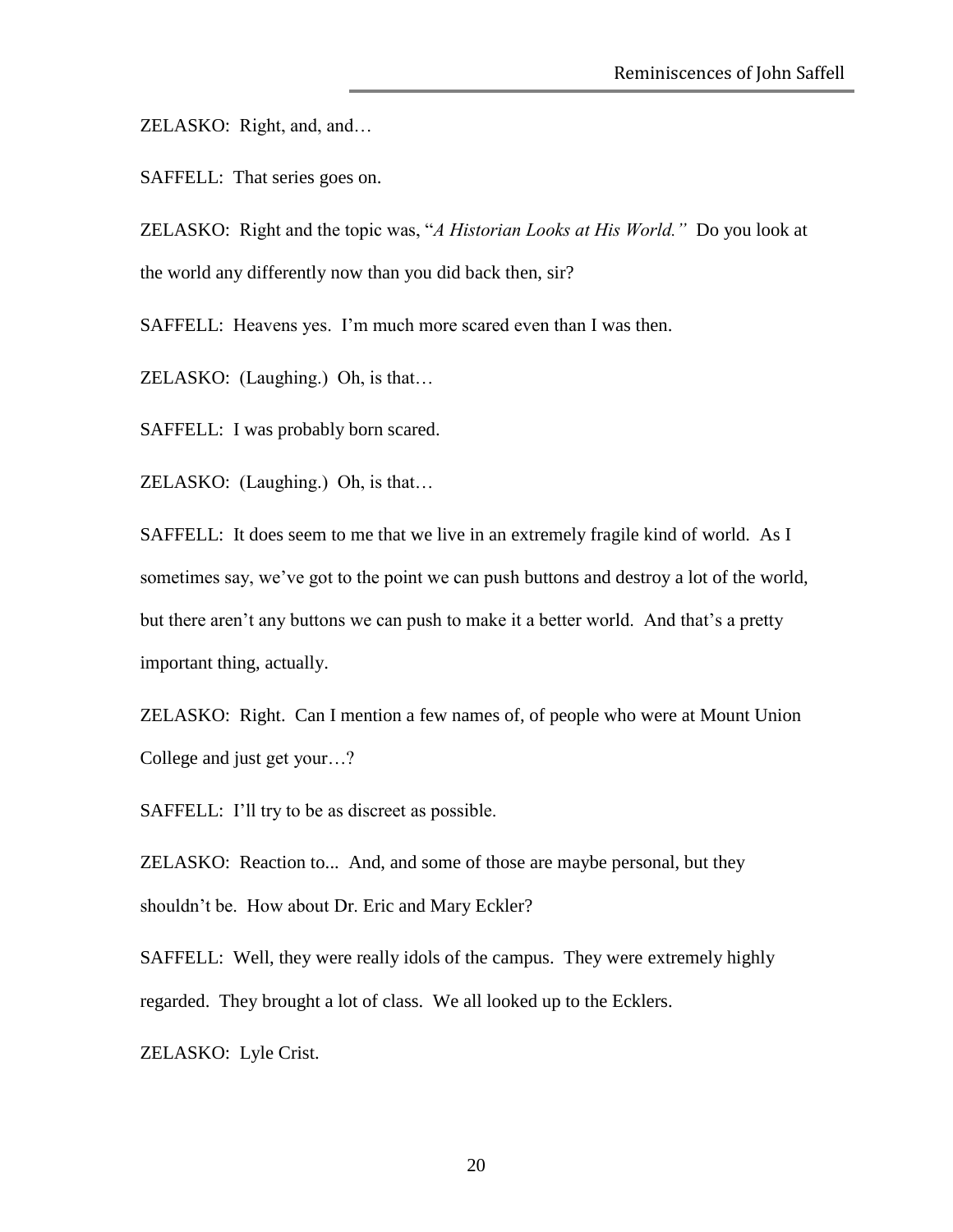SAFFELL: Right. Well Lyle, of course, and I were old friends and, he did have a knack at P.R. He certainly was an extremely effective teacher.

ZELASKO: Dr. Robert Bader.

SAFFELL: Oh yes, Robert and I were, he was the head of the department during most of the time that I was there, and, he was a very fine person in a lot of ways. A, a devout "New Dealer," and had a streak of genius. The Bader name is better than a lot of names. After all there is Ruth Bader Ginsburg.

ZELASKO: Right.

SAFFELL: And Kathleen, there's a Kathleen Bader who's a significant person in the Halliburton Oil. There's a streak of real capability. Robert though suffered from some sort of mental disorder in his later years.

ZELASKO: Yes.

SAFFELL: And he it was unfortunate to watch his deterioration.

ZELASKO: How big was the history department in the '50s?

SAFFELL: Oh, in the '50s we just had three people; Bader and my aunt, Ruth Weaver Costell,

ZELASKO: Sure.

SAFFELL: And myself.

ZELASKO: Okay. Hugh Jae?

SAFFELL: Oh, Hugh was an awful lot of fun, right and I certainly enjoyed Hugh. Hugh made a great contribution to the College with his philosophy of education approach.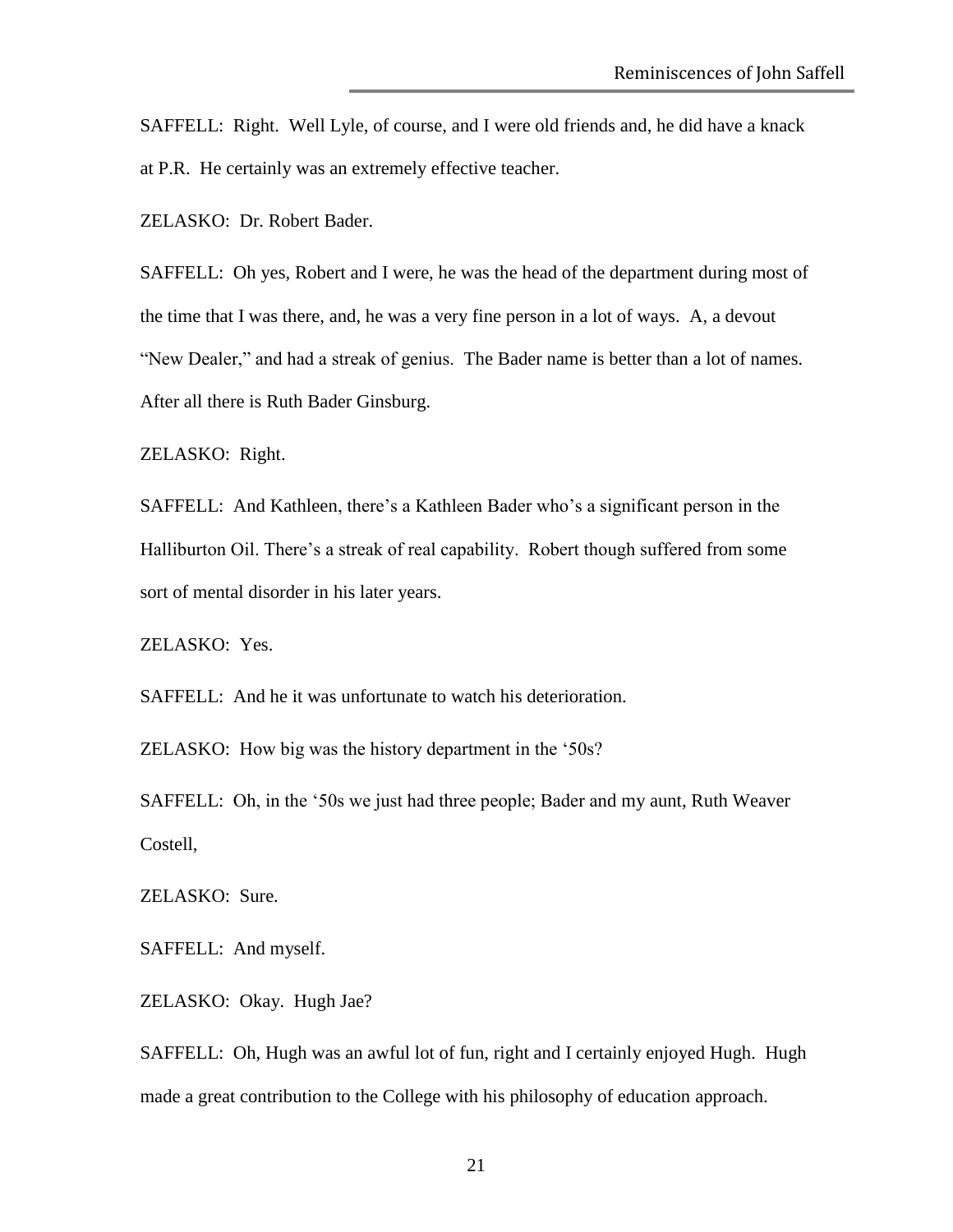ZELASKO: That was a program he added?

SAFFELL: I think, or at least he was certainly extremely effective in implementing it. I give Hugh a lot of credit.

ZELASKO: And what was that program, sir?

SAFFELL: Well, trying to give people credit for experience out in the real world. I suppose it's the sort thing they called, "internships" now. I'm not sure they call it that back then.

ZELASKO: You've already referred to Yost Osborne.

SAFFELL: Oh, well, Yost, of course, and I were, we were in school at the same time, we were both A T Os. We were very, very close friends, and it seems to me he was awfully important in maintaining a sense of community on the Mount Union campus. I have an extraordinary respect for the contribution that he made. Of course, he developed the, carry on the great tradition of Bob Stauffer in the library. He was a real boost there and then he was influential with the Brush family. The Brush family may not mean much to you, but you see back; the first Librarian of the College was somebody by the name of Brush, and we had a Brush, well, it was the Brush-Moore newspapers; the Canton Repository.

ZELASKO: Okay.

SAFFELL: And at one point, Louis Brush was President of our Board and Louis's boy ended up, of course, with an awful lot of money and Yost was able to cuddle up to this boy and we got, seems to me a half million dollars for the library. So it was a real contribution, all right.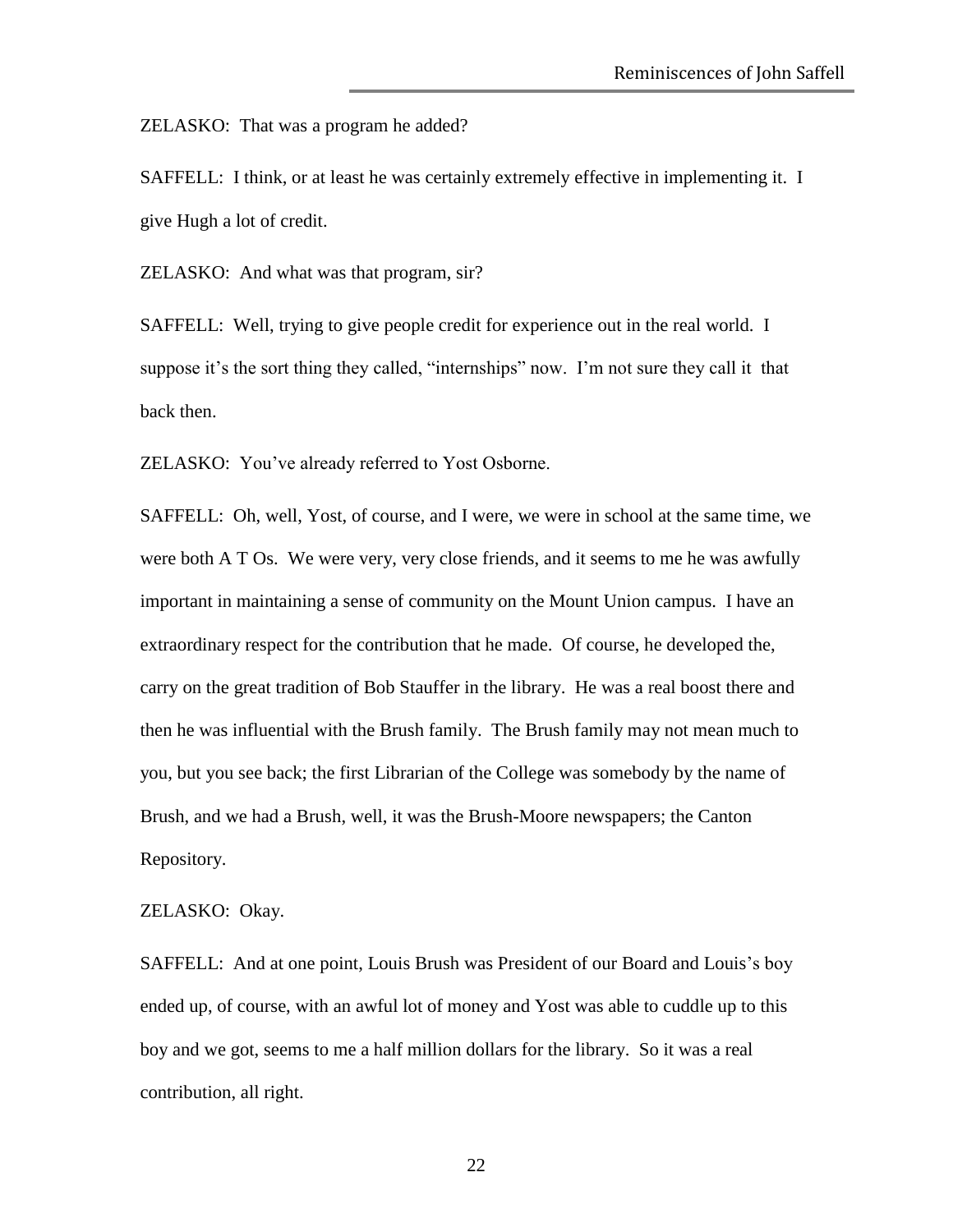ZELASKO: Dr. William Morgan.

SAFFELL: I have extraordinary respect for Bill Morgan. A wonderful, wonderful guy. He served as acting Dean on a couple of occasions and I've always wondered, been curious, why he never became the permanent dean because the man had real capabilities—a great sense of dedication to the college. I have extraordinary admiration for that man.

ZELASKO: And very community minded?

SAFFELL: He was President of the city council.

ZELASKO: Right.

SAFFELL: It seems to me he held high office in the International Red Cross.

ZELASKO: Right.

SAFFELL: He went to Geneva or some place for meetings. We were very fortunate to have Bill. The reason, oh, that was tuberculosis--.

ZELASKO: Tuberculosis, right.

SAFFELL: And, the reason that he was so committed to that was because he, himself, had tuberculosis early on, early in his career at Mount Union. And now that you mention it, I remember seeing letters that the dean was writing to people to get money to help the Morgans through this difficult time. Dean Bowman appreciated what he had in Bill and wanted to maintain the connection.

ZELASKO: Cecil Stewart.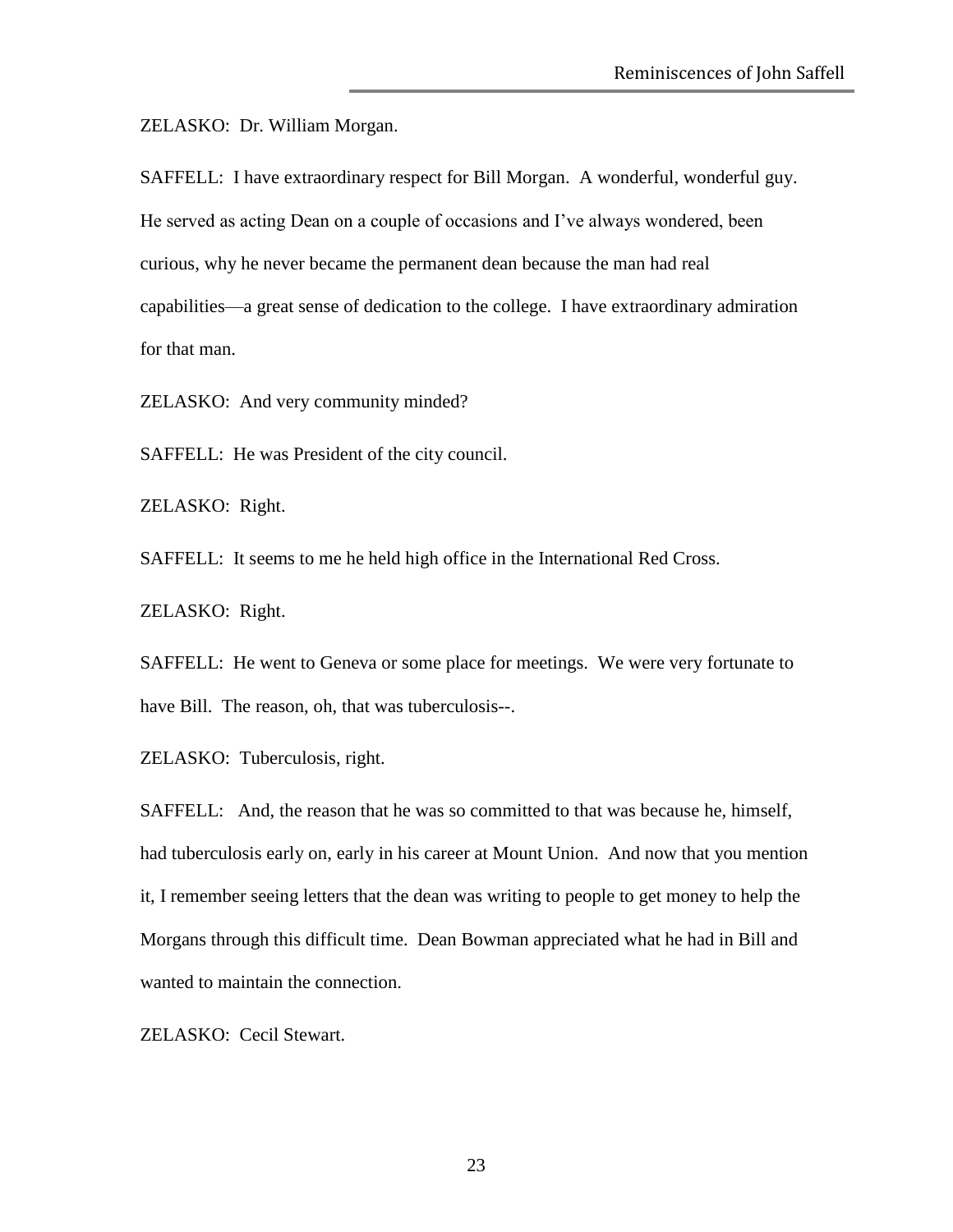SAFFELL: Oh yes. Well, he too, I suppose the best way to appreciate; point out the contributions of Cecil Stewart is to refer to his funeral. People—former students just came in in droves. There were an awful lot of people who had extraordinary respect for Bob Stewart. He was a class act. He was a great char—Didn't he would fly his own airplane?

ZELASKO: I, I don't know that much about him.

SAFFELL: I think he directed, what seems to me, directed the Choir at Chautauqua and would fly his own airplane to those meetings. He was sort of interesting—I think he came from an entrepreneurial background. There was, I've forgotten the name of the company, but he had a family that had been quite successful financially.

ZELASKO: And I have to, I have to mention Rocky Rice.

SAFFELL: Oh.

ZELASKO: (Laughing)

SAFFELL: Well, again, I have extraordinary respect. He wasn't always beloved by all the faculty.

ZELASKO: (Laughing)

SAFFELL: But a…

ZELASKO: Why was that? Can you comment on that?

SAFFELL: Well, you could make an argument and, damn, he could always find a hole it. ZELASKO: (Laughing) Okay.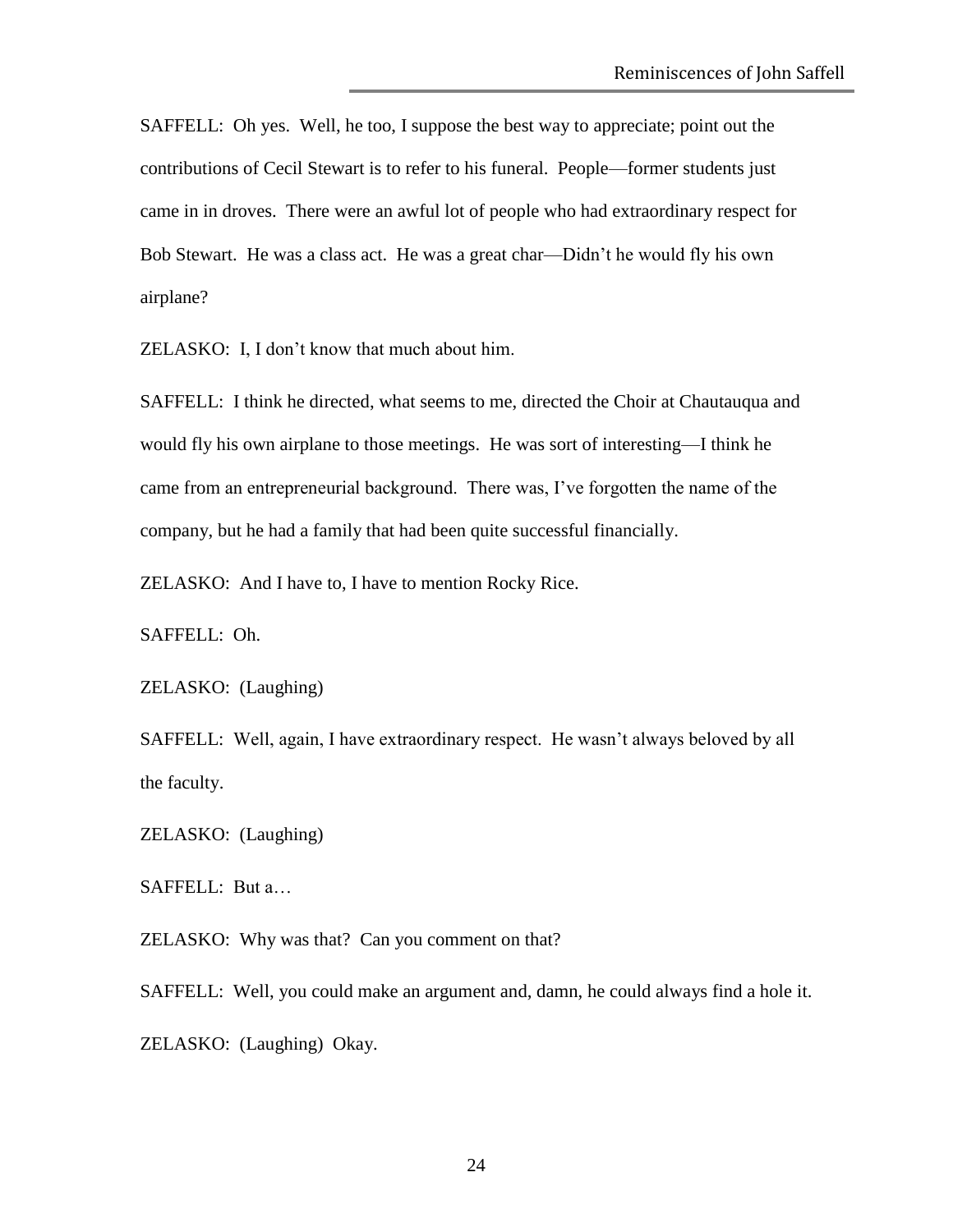SAFFELL: But, in retrospect his view—a lot of the larger issues of this world—they bear up pretty well. His father—one interesting thing about Rocky, I always had the feeling that he probably suffered from an inferiority complex because his father had been an extremely highly regarded person at Ohio Wesleyan and was taken seriously in some of the higher realms of the scientific community and his grandfather had been President of Trinity College in Connecticut it is, and here was Bill at Mount Union you see, but a…

ZELASKO: And his teaching methods were at sometimes a bit different?

SAFFELL: Yes, he'd have his cigarettes while he wasn't allowed to smoke in the building and so he'd open the window and sit on the ledge and all that kind of thing.

ZELASKO: (Laughing)

SAFFELL: But, in retrospect, he was a class act.

ZELASKO: And, and how about, this is not a faculty member, but about the time— Richard Kinney?

SAFFELL: Oh, he of course, had the disabilities that everyone's aware of, and I was, again, terribly impressed with the capability of the man, the way he was able to adjust to college life.

ZELASKO: And for our researchers, could, could you talk about his disability—Richard Kinney?

SAFFELL: Well, let's see he couldn't hear and couldn't see so he had a companion who would bring him around and help take the notes and he then would take the tests and very, very well. He was very, very impressive.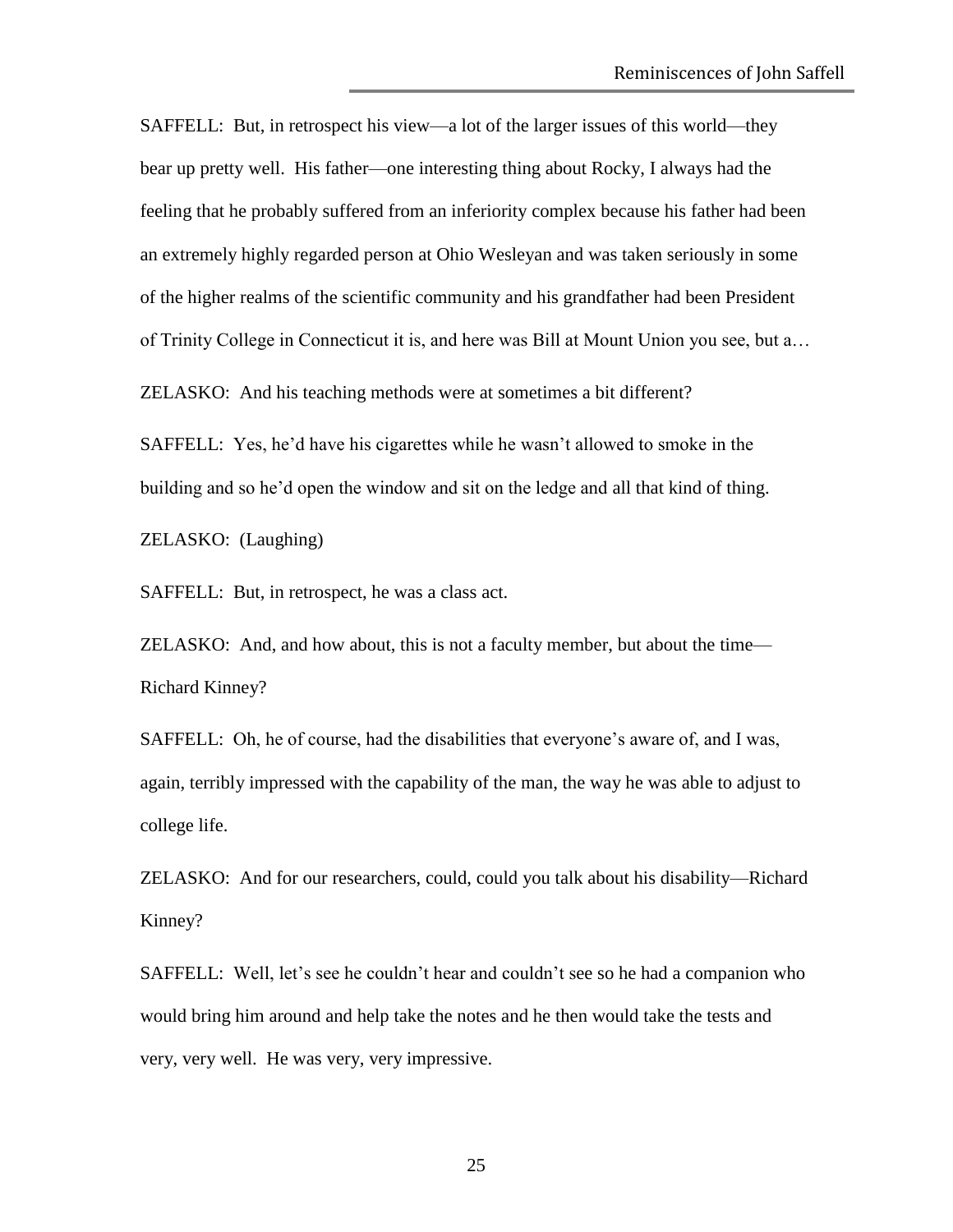ZELASKO: And he went on to, I think, found the school or something for…

SAFFELL: Headley School, he went to Headley School.

ZELASKO: …Headley School.

SAFFELL: It seems to me. And it seems to me he was Dean there for people with similar, similar afflictions. One person I noticed you haven't mentioned is Madam Eynon.

ZELASKO: Yes, ok.

SAFFELL: Oh, you're getting there.

ZELASKO: Okay.

SAFFELL: Of course, she was a fabulous character in many ways. She was a native of France and then come over here as a result of having met an American service boy in France. Well, she had her own special ways. Some of the faculty didn't like her very well and we were afraid of her because she could develop such close relationships with the Rodmans and where the power was and I remember on one occasion, I asked if she was upset about something and I said, "Are you going to talk to President Bracy about this problem?" And she just scoffed at that and President Ketchum or whoever it was, "No, no I'll see Hazel Rodman. I don't fool around with those people." You see that sort of approach, but my favorite story about her—she took, of course, a dim view if people went to sleep in the class and one day somebody went to sleep and she came over and gave him a good kick and that took care of that she thought, but the next day he came in and sat, sat in the front row and again went to sleep but he was prepared; he had put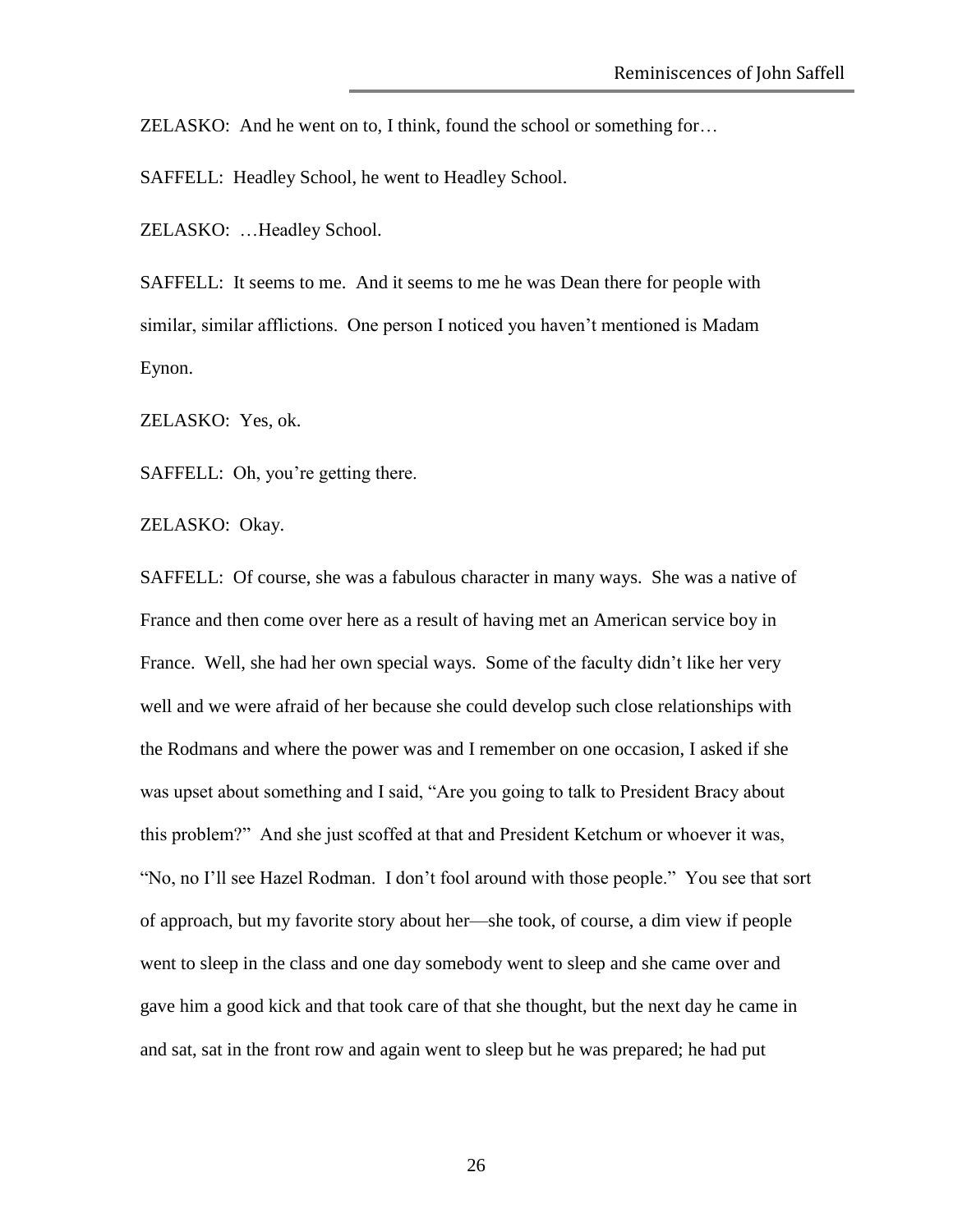ketchup on his leg and wrapped it in gauze and as she approached him he raised it and said, "No, no, see what you did to me yesterday."

ZELASKO: (Laughing)

SAFFELL: That's the time that stopped her. But, she was a lot of fun and [inaudible] I think she was a very effective teacher. She didn't just teach language she taught French culture.

ZELASKO: Right.

SAFFELL: Oh, another story about her, she—in the advanced classes, she didn't have people just sit around and translate in the old traditional way she'd assign them 25 pages of a French novel or something, and then they'd come and discuss the novel and she was going to help if there was any problem. Well, one day this Bob, Bob Kegarise—I've forgotten what happen to him—a very able kid. And one day he came in, she asked if there were any questions and he said, "Well, yes he did. Here on page such and such, line such and such, I can't seem to, I have trouble with that." Well, that turned out to be a very explicit bedroom scene and he was just trying to get her embarrassed by having to read in translation and this and as she got into it, she said, "Never you mind, never you mind, you people work this out for yourself."

ZELASKO: (Laughing.) How do you see the direction that Mount Union College and education is going at this point—first decade or so of the  $21<sup>st</sup>$  century in comparison to..?

SAFFELL: I supposed at Mount Union it's pretty clear, that we have more of a vocational emphasis than we did, but recently haven't they put in something called a Physician's Assistant?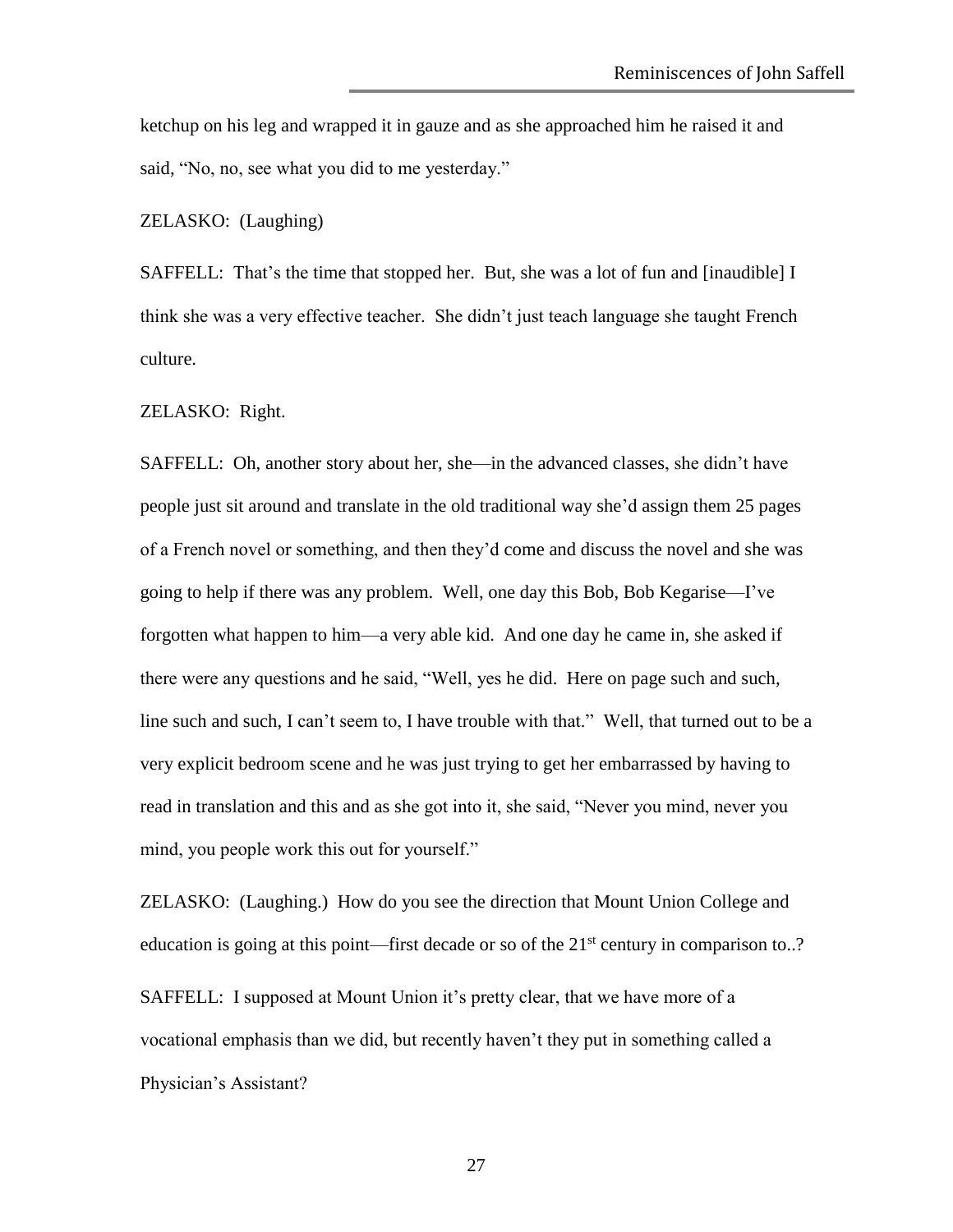ZELASKO: …Assistant, right.

SAFFELL: …program—That kind of thing. And a nursing, and all kinds of career opportunities, and in my day it was more a strictly Liberal Arts kind of emphasis. I was just in a group last night when somebody was asking, "When is Mount Union going to become a University?" And we are beginning to offer Master's…

ZELASKO: Master's degrees.

SAFFELL: …degrees. Well, of course, he have no alternative in a way because Walsh and Malone are doing this sort of thing, but the other side of the coin, somebody of my years, I look back at the time I remember how proud we were when we stopped offering Master's and Doctor's degrees. We were getting Doctor's degrees a hundred years or so ago, but of course, it was pathetic. We had no idea of the research institutions that were developing, Johns Hopkins at that point, you see. Our Doctor's degrees would read a few classics, take a test or two, and we took it as people of my generation would take it as a great test of our wisdom in recognizing there were limits to what we could do and saying we'll be the best liberal arts college again.

ZELASKO: And Mount, is that a history of emphasis on teacher training and …

SAFFELL: Very traditional, yes that's true.

ZELASKO: The normal school approach at one time?

SAFFELL: Right, well I think that started very early in its history and has, has continued. As far as I know, we've always passed the tests and have a, have a good ranking for our program.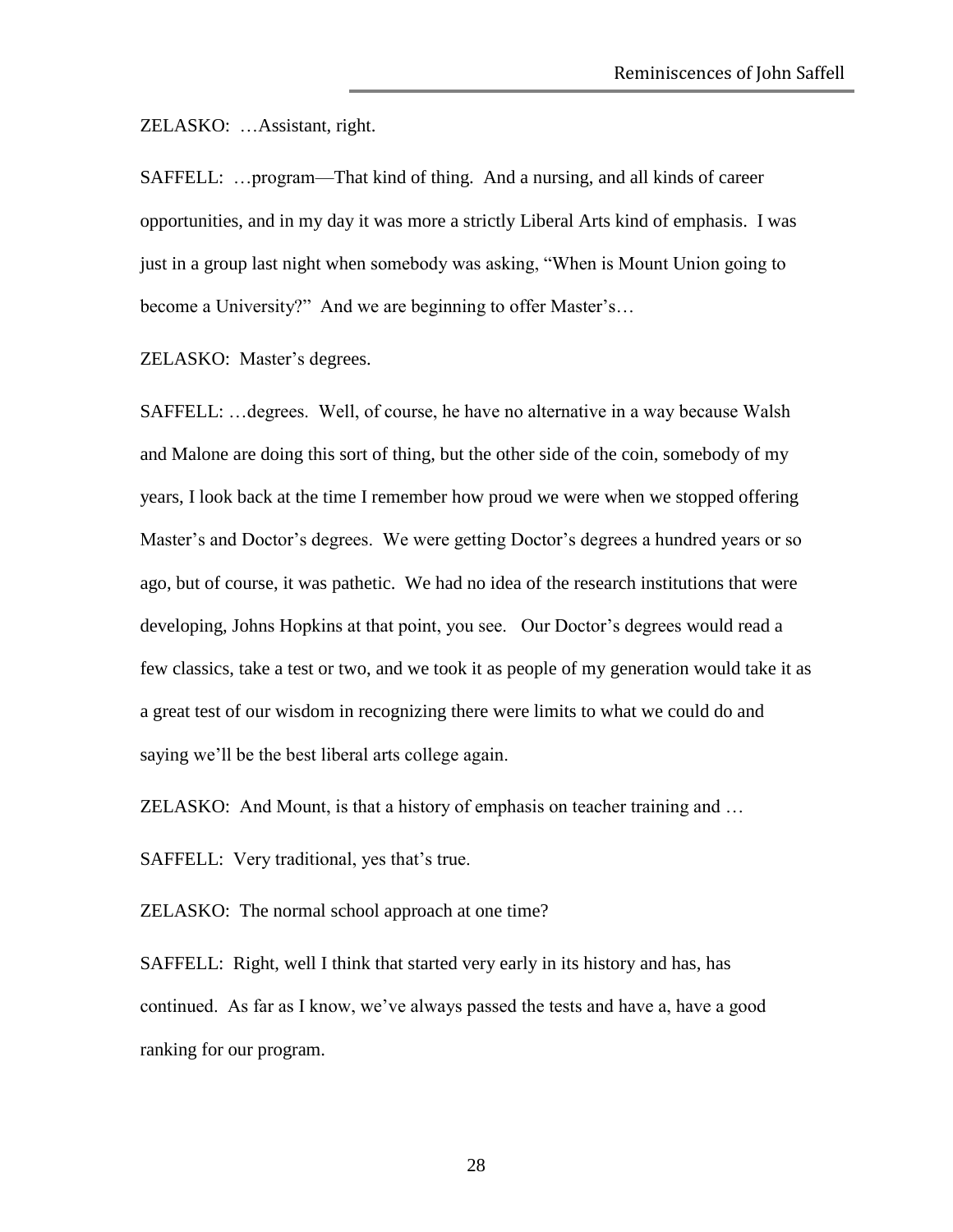ZELASKO: How would you compare, can you compare today's students to the students of your time and at Mount Union College?

SAFFELL: You mean the students right now?

ZELASKO: Yes.

SAFFELL: I don't know them.

ZELASKO: Okay. How did the students change during your career at Mount Union College?

SAFFELL: Let's see...It would almost ....

ZELASKO: Were they more serious or less serious about their reason for being?

SAFFELL: It seems to me it's a little hard to generalize it might come in sort of waves.

ZELASKO: Okay.

SAFFELL: In other words it would be hard to compare the students of the 1970—back when the radicals were there you see and other times that would be a special time. The veterans would be a special time and then it would seem to me they were a little on the indifferent side right after the influx of the veterans went out. Then we had somebody like for instance Dean Francis Christie who was going to make us the Harvard of the midwest.

ZELASKO: Okay.

SAFFELL: And we had quite a surge, so it just shifts; it's a little hard for me to see an evolution from my standpoint. It may well be there.

ZELASKO: Do you think we are going in the right direction?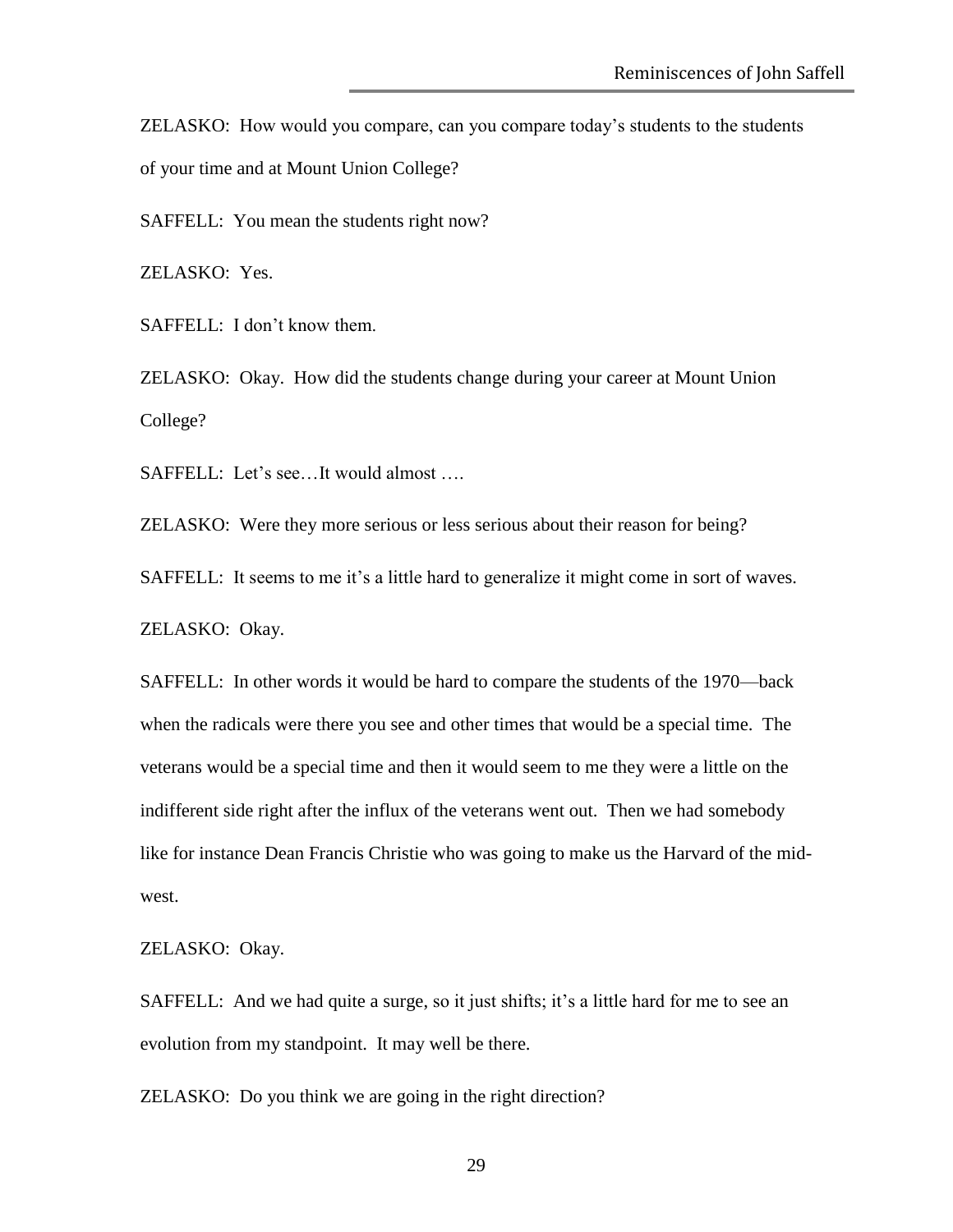SAFFELL: …In education?

#### ZELASKO: Yes.

SAFFELL: Who knows? You don't know anything about what world is emerging it seems to me. I'm not sure, but I wonder sometimes if we don't lack some of the old time discipline when I see bridges falling and bad things happening I wonder how much that's the result of a different attitude in the classroom. For instance, I will go back to the time when your professor would say, "Rise and take your recitation," and he would quiz you—that sort of thing. Well, from anything I know that sort of approach is pretty well, pretty well out.

ZELASKO: You're not a proponent of Dewey's Progressive Education?

SAFFELL: Well, one does somewhat wonder. We had a dean here—This was Dean Hyde—he was an advocate of that. He also supported the neighbors when the kids—his kids who were brought up with a progressive education approach threw tomatoes on the neighbors fresh laundry and they didn't quite think progressive education worked, but the other side of the coin is one of those kids became a professor at MIT…

ZELASKO: Okay.

SAFFELL: …So, who knows the answer.

ZELASKO: Your years here in this area—Alliance and Homeworth and so forth—can you comment on any of the major changes that you have seen as far as the economy, as far as the town is concerned?

SAFFELL: Well, I often think about my little town of Homeworth. It's not that my family had so much money but most all of the money we had was spent right there at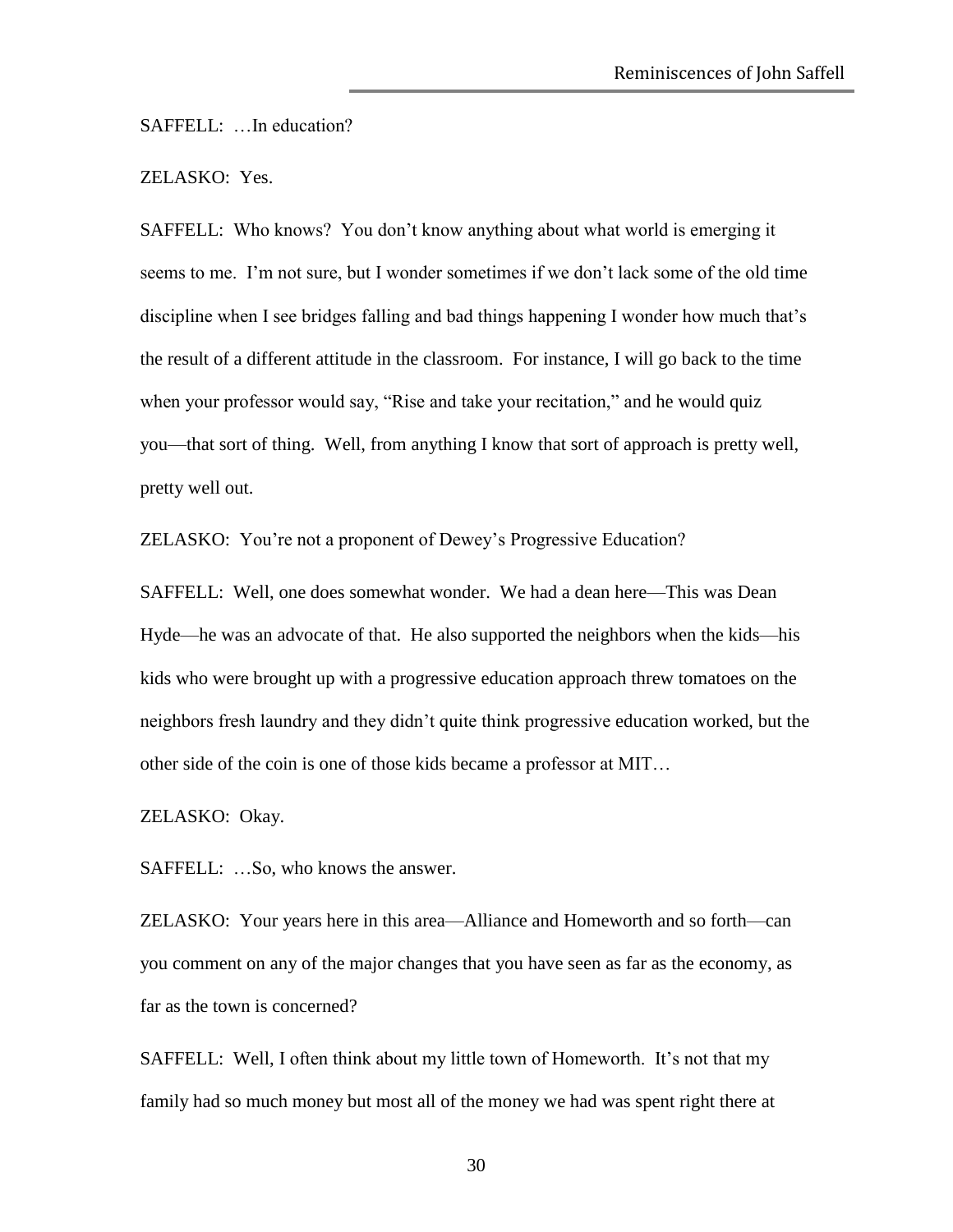Homeworth in the general store or at the hardware store or the feed mill or the lumber mill. Well, there's no business there at this point and that tells something about the social change but the trouble is it's not only Homeworth, it's Alliance. In my time places like Morgan Engineering, Alliance Machine, there's another one, those were the bulwark of the community. They made the money and the town really and provided the good jobs and had no doubt considerable political influence. Now they're gone. That's the sad tale. That's what's happened this whole 150 miles between Cleveland and Pittsburgh that used to be described as the rural valley of United States.

ZELASKO: Right.

SAFFELL: And now all you have to do is look at the *Canton Repository* and you'll find nine pages of sheriff's sales.

ZELASKO: Right, right.

SAFFELL: Here we are. I don't have the answer.

ZELASKO: I was just going to ask you, can you, can you see anything down the road? SAFFELL: I'm tempted to reply once I was in a graduate seminar we'd been talking about all of these problems and some activist student said to the professor, "Well what's the answer, what's the answer?" –and it was a history class, and he said, "Our job in history is to gather facts, point out trends. It's up to people in other disciplines to find the answer."—Now, that's a cheap way out.

ZELASKO: Well, and we are searching for answers. Just to sort of wrap this up and I know I'm—again I go back to you know your, your Mount Union faculty lecture of the historian looks at his world. How…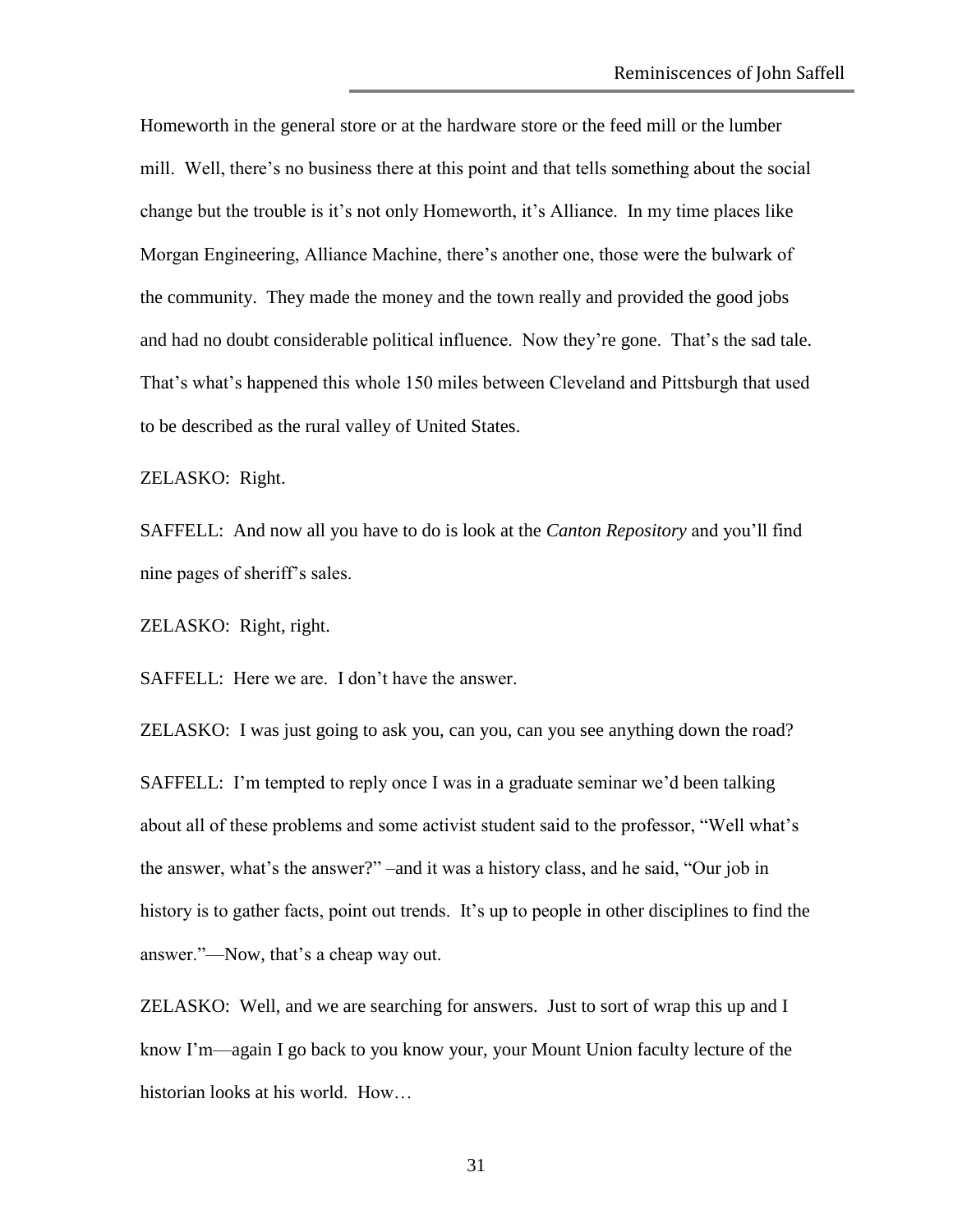SAFFELL: I'd forgotten what I said.

ZELASKO: How would you look at it today?

SAFFELL: I do remember that I was predicting. I did predict the rise of China. There is one key in there, let's go on.

ZELASKO: Okay, good. (Laughing)

SAFFELL: I suppose today what scares me is the fragility of things. There's so much; I have no idea what's going to happen in the financial world with all these complicated financial instruments. It looks to me as though nobody really knows where we are right now in terms of this credit and housing crunch. To me, that's all very scary. To say nothing of the way we're viewed by the world. We've lost the–Think of what an image we had a hundred years or so ago because of our—the philosophy expressed in the Declaration of Independence. A lot of liberals throughout the world look to us as saviors in fact and now we're anything but saviors—we're the big devil. And that's extremely important.

ZELASKO: And as an educator what do you think education should be looking at as far as what the students coming out of our system should be like for the  $21<sup>st</sup>$  century?

SAFFELL: Well, if we just did better what we've always been trying to do get people to find facts, look at facts objectively; being willing to analyze—being—to face up to the real situation—do a lot. And I suppose fill out the moral outlook that Christianity provides certainly go right along with it. If you had that sort of disciplined intellectual approach plus an emphasis on moral values might be hope. And I shouldn't leave this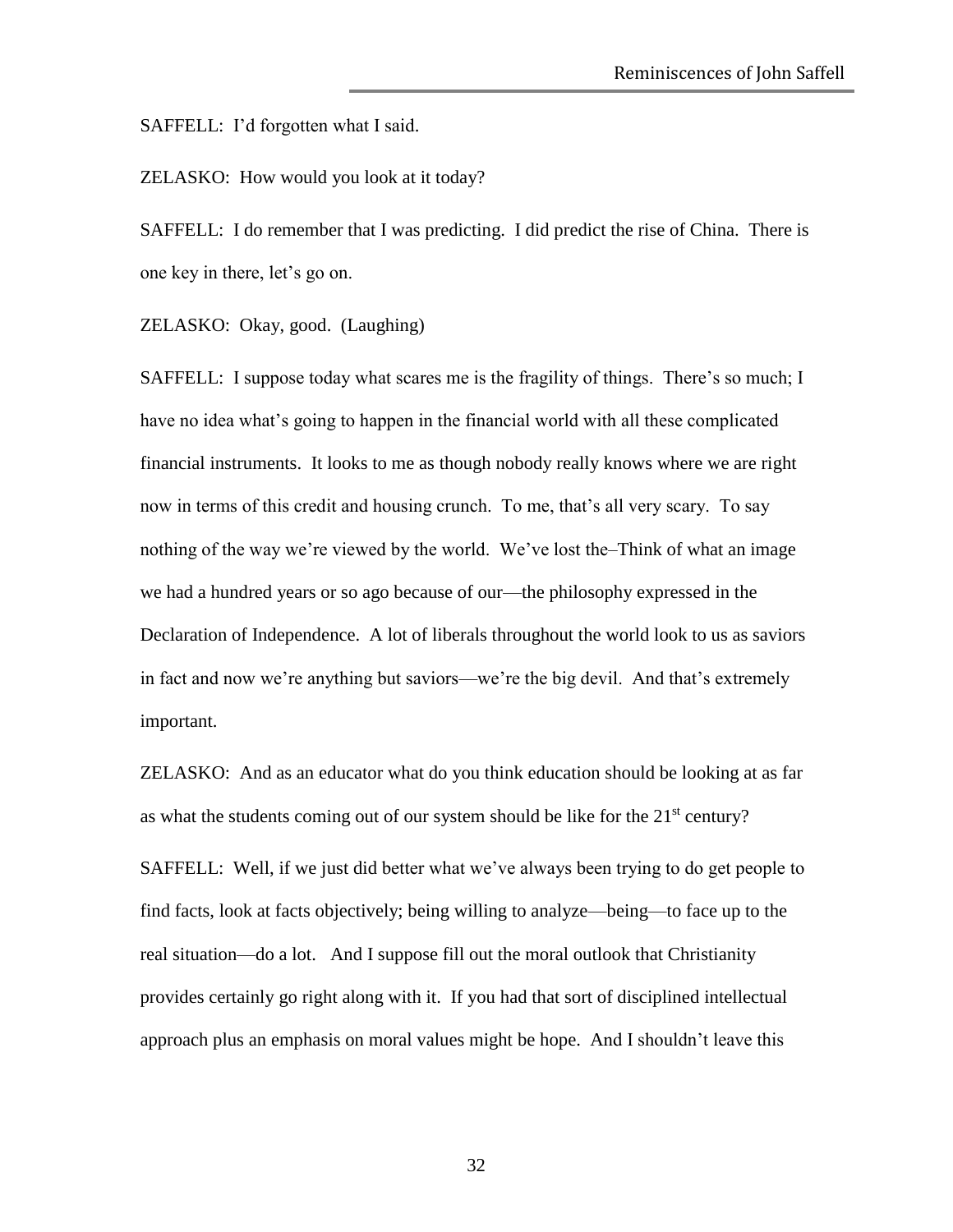with the idea that it's only the Christians that have sound, moral values. I'm sure we should look with great respect on other traditional systems.

ZELASKO: As far as Mount Union is concerned, how large do you think Mount Union should grow? Do you think Mount Union should be growing any, any bigger than it is today?

SAFFELL: Well, I—When you talk to the President, he points out that you have to have the larger size to provide the kind of opportunities that people are demanding. Of course, for somebody of my generation that's emphasized the personal element, there has to be a limit. We're all looking for just where that balance should be.

ZELASKO: How about the place of religion in Mount Union? You talked about every day going to chapel and today…

SAFFELL: Oh, it's been, no question—that it's been an important, important part of our tradition, but I suppose it's, it's under pressure in a way with the modern secular as no question with what there are major tensions.

ZELASKO: How about the rewards of being a teacher?

SAFFELL: Well you've got a certain sense of satisfaction and now here I am at 92 and it's gratifying to meet people like you, many students who give me a ring, come and see me, keep me from getting lonely.

ZELASKO: Would you do it again if you had to?

SAFFELL: Oh, I would. No question about that.

ZELASKO: (Laughing)